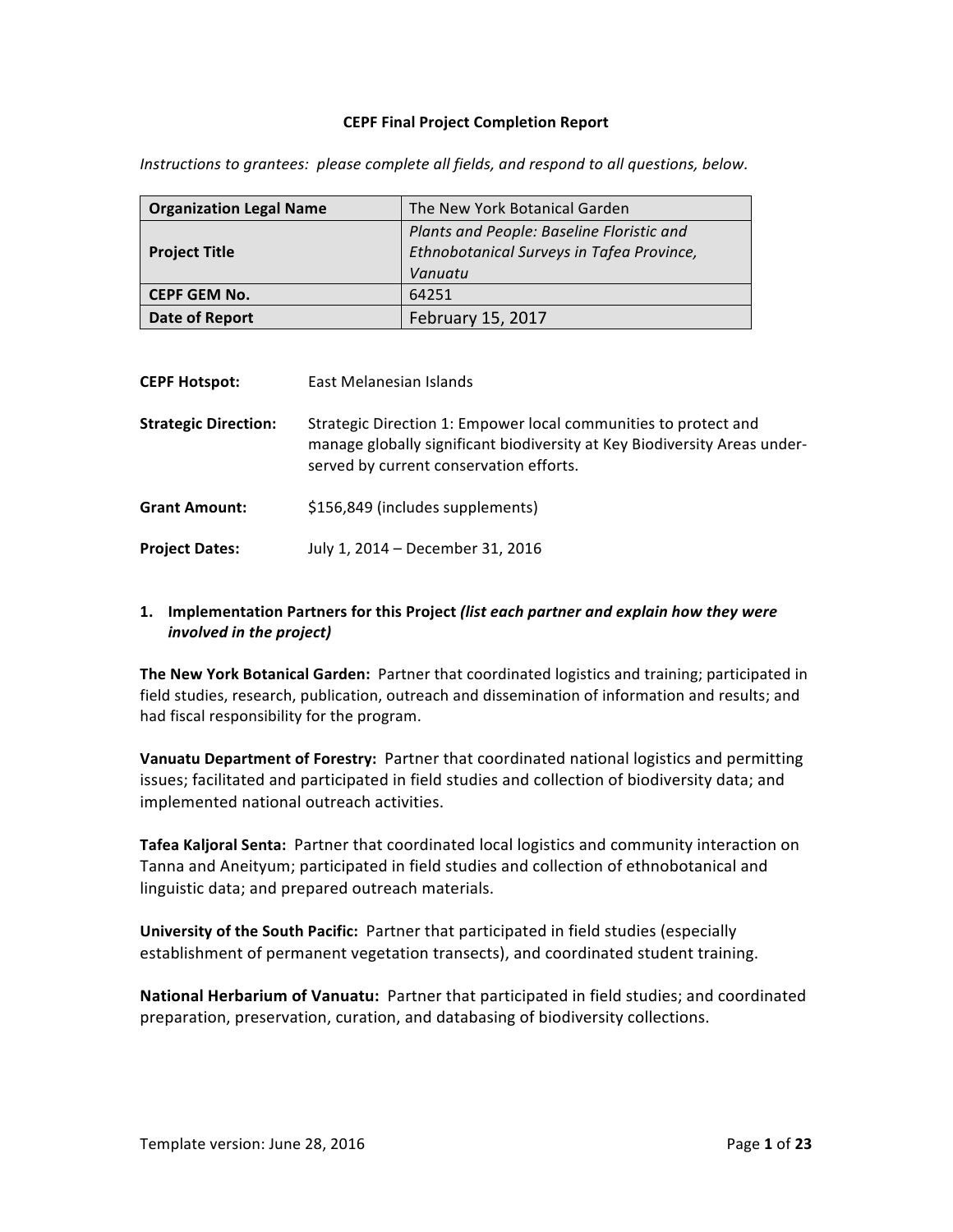### **Conservation Impacts**

## **2.** Describe how your project has contributed to the implementation of the CEPF investment **strategy set out in the ecosystem profile**

CEPF STRATEGIC DIRECTION 1: Empower local communities to protect and manage globally significant biodiversity at priority Key Biodiversity Areas under-served by current *conservation efforts.*

## 1.1 Conduct baseline surveys of priority sites that build government-civil society partnerships *and bridge political boundaries*

• Implemented base-line surveys of plant diversity (through general collecting) and characterization of vegetation (through ecological transects) in partnership with Vanuatu Forestry, the Tafea Kaljoral Senta, the University of the South Pacific, and 23 local communities in Tanna (including Green Hill) and Aneityum.

## 1.2 Raise awareness about the values of biodiversity and the nature of threats and drivers *among local communities at priority sites*

- Conducted formal awareness presentations to leadership groups throughout Tanna and Aneityum, to discuss the relevance of the project goals relating to biodiversity and conservation, and the threat that loss of traditional knowledge (of indigenous plant names and uses) poses to environmental and social sustainability and resilience; these same meetings were also used to elicit local priorities to ensure that the project was serving local needs, to the extent possible;
- Held regular and frequent community meetings ("smol toktok") in all villages where the project team worked to discuss the relevance of project activities to overall conservation goals;
- Conducted presentations describing project goals and progress to communities, school groups, and the general public to raise awareness of the values of and threats to biodiversity;
- Produced and distributed regular "Trip Reports" after each expedition to provide feedback and to demonstrate tangible progress to project participants at all levels; these reports also stressed the importance of partnerships with each group of stakeholders through photographs and text documenting their involvement;
- Leveraged the CEPF-funded project with complementary efforts designed to promote importance of biodiversity among the general public, including Vanuatu Forestry activities for reforestation efforts, FAO-sponsored activities to establish sustainable protected areas, and national events such as the International Day of Forests.

# 1.3 Support local communities to design and implement locally relevant conservation actions that respond to major threats at priority sites

*AND*

1.4 Demonstrate conservation incentives (ecotourism, payments for ecosystem services, conservation agreements, etc.) at priority sites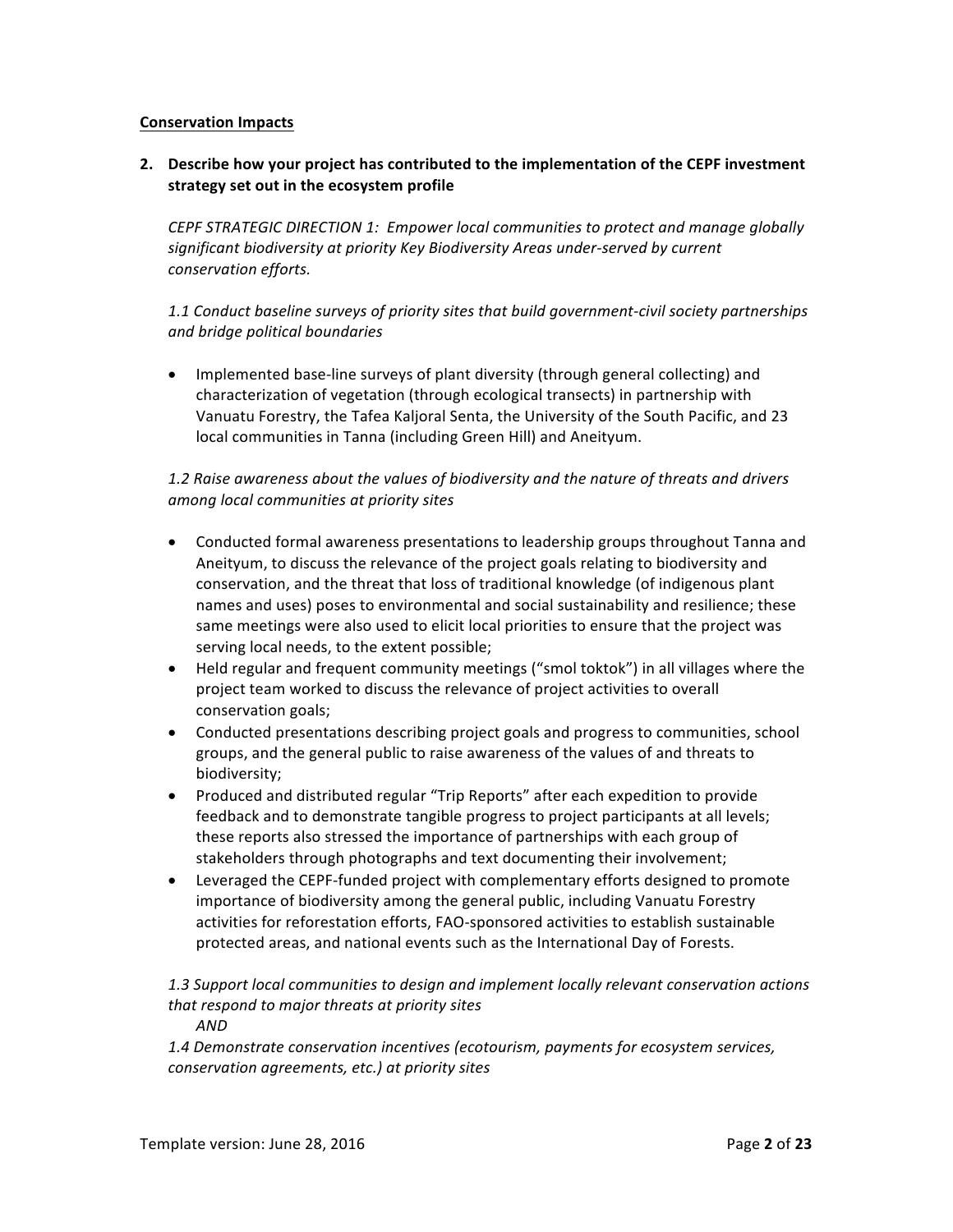• The project team has identified links between global climate change and associated severe-weather events (such as Cyclone Pam) with increased levels of deforestation and major threats to biodiversity in Tanna and Aneityum. During the course of the project, the team developed actions and incentives to assist local communities to preserve forests and associated ecosystem services (such as clean-water sources) through the establishment of watershed conservation and water-distribution systems that are tied directly to forest conservation and maintenance of watershed habitats. The project team has initiated (but not completed) discussions and actions to establish additional formally protected areas in the priority sites, but additional time is needed to complete these efforts.

### **3.** Summarize the overall results/impact of your project

The project team completed the first three years of a 10-year project to document the plant biodiversity of Tafea Province; work with local communities to record information on plant utilization and management; identify priority plant species not currently listed deserving of protection; identify forest areas with a high degree of plant diversity; through establishment of transects, monitor dynamics of these forest areas in the face of global climate change and catastrophic weather events; address infrastructure deficiencies (both human and material resources) at the national level relating to the Department of Forestry and National Herbarium; and, very importantly, train a group of local young men and women to be the next generation of biodiversity specialists in Vanuatu.

**Planned Long-term Impacts - 3+ years (as stated in the approved proposal)** List each long-term impact from Grant Writer proposal

Long-term impacts listed below (under #4), together with discussion of progress.

### **4. Actual progress toward long-term impacts at completion**

• Long-term Impact 1: Complete baseline surveys of plant diversity, focusing on species of *conservation and economic importance in collaboration with local partners, with special focus* on priority sites in the Tafea Province: Aneityum, Futuna, and Green Hill, Tanna.

Through the project's fieldwork thus far, nearly 1,580 plant specimens have been collected (typically in duplicate sets of six), along with preliminary linguistic data and information on traditional use, where available. In addition, digital images have been taken of each specimen collected in the field. A complete set of plant specimens has been deposited at the National Herbarium of Vanuatu (PVNH), with duplicates to be distributed to other important regional/international herbaria.

Ten long-term ecological monitoring plots have been established and surveyed, eight in Tanna, established before Cyclone Pam (March 2015) and re-surveyed eight months after the storm to begin to understand the process of ecosystem regeneration and forest resilience. Two transects have been established and surveyed in Aneityum. All of these transects provide a mechanism to track changes to forests in response to climate change.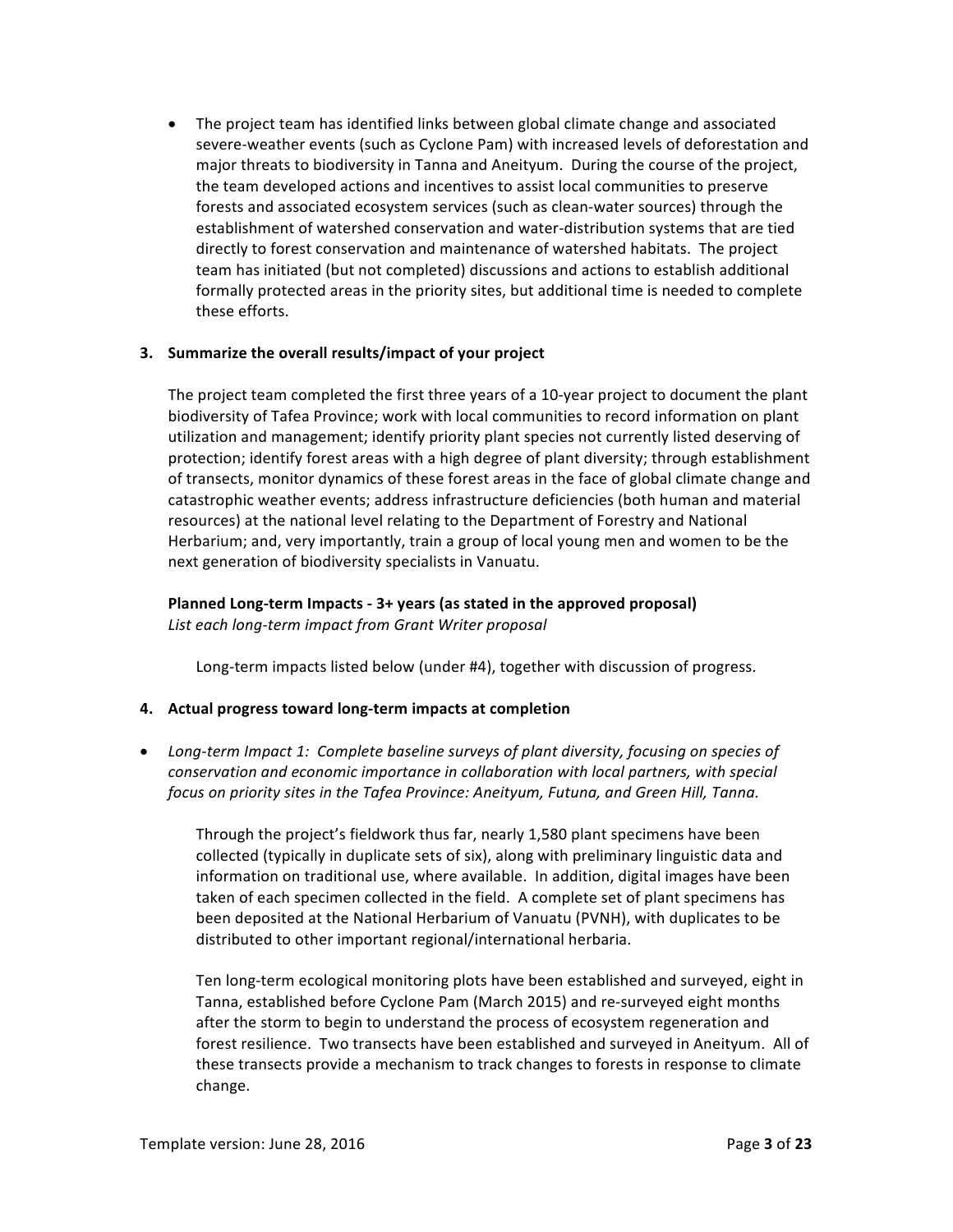Remotely from New York, the research team compiled data from historical collections at herbaria with important holdings for Vanuatu. A preliminary database project was initiated, capturing data for over 6,000 new and historical specimens and 400 literature citations. The project cleaned and compiled specimen records available from herbaria of The New York Botanical Garden, Missouri Botanical Garden, United States National Herbarium, Bishop Museum (Herbarium Pacificum), National Tropical Botanical Garden, Royal Botanical Gardens, Kew, Paris Museum (Muséum National d'Histoire Naturelle), and National Museum of Nature and Science (Japan). Together with the project's field collections, this combined resource acts as a solid platform for compiling annotated checklists and as a portal for accessing related data, including photographs of specimens in the field, species distribution maps, conservation assessments, a linguistic dictionary of indigenous botanical knowledge, and taxonomic literature.

• Long-term Impact 2: Build local capacity for biodiversity, taxonomic, ethnobiological, and ethnomedical research among key governmental agencies as well as scientific, cultural, and community-based institutions in Vanuatu, focusing on priority sites in the Tafea Province.

The project has actively engaged local personnel to participate in all of the field expeditions, including staff from government agencies and community-based organizations, such as the South Pacific Regional Herbarium, Vanuatu National Herbarium, and Tafea Kaljoral Senta, as well as many community leaders and villagers. During this grant period, eight expeditions were undertaken over a three-year period, involving researchers from NYBG, the University of Hawaii, the University of the South Pacific, the Vanuatu National Herbarium, and the Tafea Kaljoral Senta, and providing many opportunities for local training and capacity building.

The need to train a new generation of biodiversity scientists in Vanuatu is urgent. If this next generation of scientists is to be successful, they must be fully integrated with regional and international institutions having expertise in Pacific botany, including the institutions collaborating in this project. In consultation with the Department of Forestry, the project has selected two students, Frazer Alo and Thomas Doro, students at the Emalus Campus of the University of the South Pacific (USP) in Port Vila. In addition, the project team has identified two other students (Kimson Perie and Stephanie Sali) to work on the project. All four students have been involved with training in processing herbarium collections, herbarium management, and intensive field studies (over periods of time typically lasting several weeks to one month).

The project team improved curation and use of the National Herbarium of Vanuatu, through collaboration and training with local staff and supplying urgently needed supplies and equipment. For example, a new specimen dryer was constructed and an existing space (in bad disrepair) was rehabilitated and repurposed for use as a specimen processing facility, which now includes state-of-the-art equipment and a clean, secure area with sorting tables and shelving for storage of collecting and processing equipment and supplies. These enhancements will help expedite specimen processing for all future work involving the National Herbarium, improving capacity not only for the CEPF project, but for a whole host of other projects as well. The project team trained staff and students in best practices for processing the formal exchange of scientific specimens among international institutions, including shipment of rare and threatened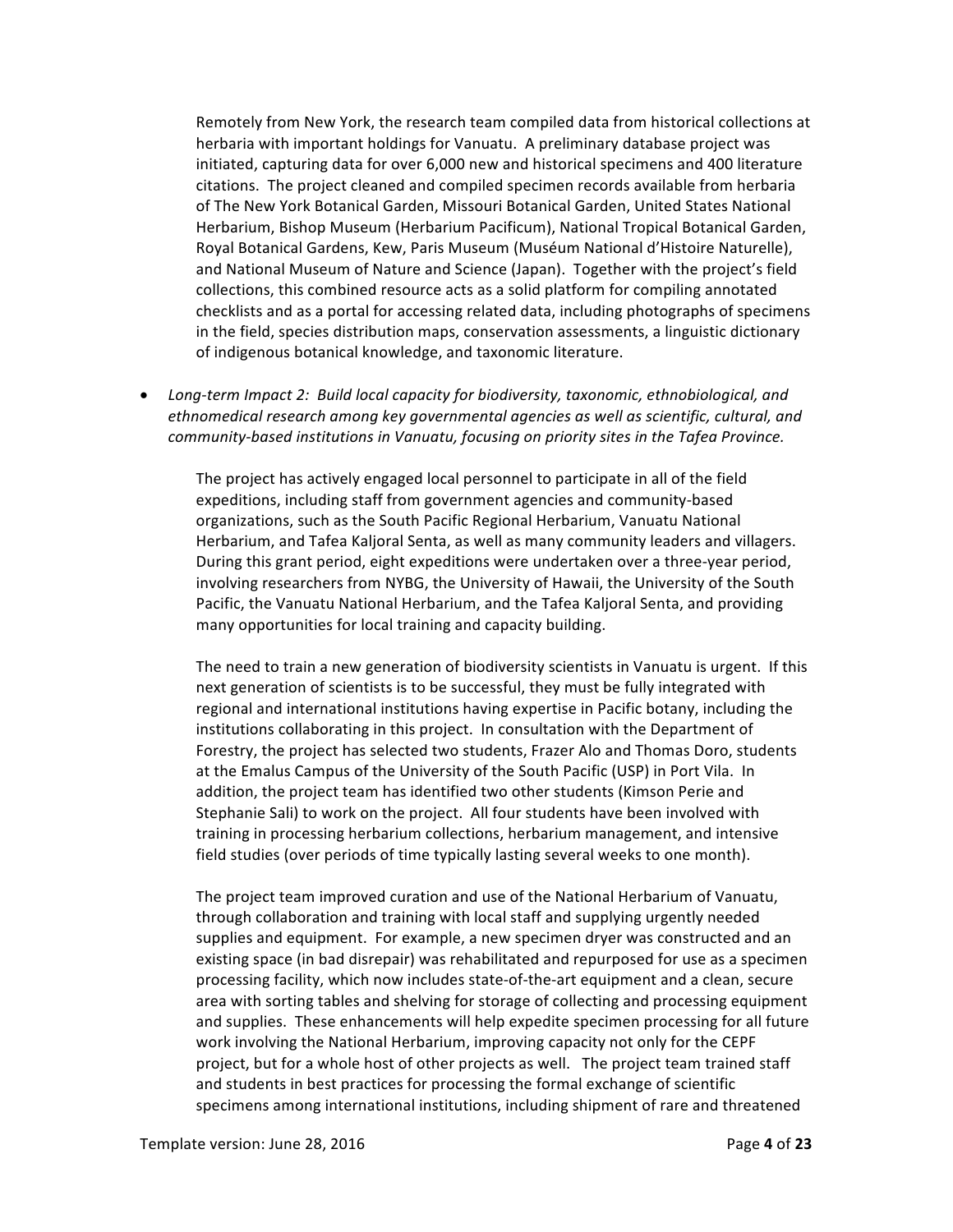species (regulated by CITES), and noxious weeds and parasites. The project has continually provided training lectures and practica in various topics in biodiversity and botany to the staff and students.

• Long-term Impact 3: Establish effective collaborative relationships between local institutions and regional and institutional scientific and conservation organizations to facilitate local and regional research, conservation, and sustainable resource management.

A Memorandum of Understanding (MOU) was signed between NYBG and the Vanuatu Department of Forestry. In addition, a 10-year Research Permit (including for plant collecting and documentation of cultural information) was granted to the project by the Department of Environmental Protection and Conservation, the Department of Forestry, and the Vanuatu Cultural Centre. The team continually held discussions with national and local stakeholders (e.g., members of parliament, councils of chiefs, local forestry field workers, women's groups, youth groups, pastors' organizations, and primary health care workers) to inform them of project activities and to receive feedback from them about ongoing endeavors. The project worked collaboratively with many of these groups since the start of the fieldwork, continuing through to the present.

• Long-term Impact 4: Disseminate the findings and outcomes of this research locally, regionally, and internationally through methods and media appropriate for constituencies ranging from local communities (using locally relevant media and messaging) to international scientific organizations (including through peer-reviewed journals and the *Internet).*

Botanical data generated through this project have been publicly disseminated to a wide audience through the Vanuaflora website, which includes a searchable specimen database, field images, and distribution maps. The project's long-term goal is to produce a published, specimen-based checklist that can be widely distributed to remote areas in Tafea Province and beyond.

The team used a variety of approaches to disseminate findings and outcomes of the research to many different stakeholders. Extensive trip reports, prepared after each expedition, provided trip narratives and descriptions of the collections and interviews made. These reports were widely distributed (to local communities, hospitals and medical aidposts, schools, and government agencies), and documented the information collected, serving as the basis for extensive conversations aimed at improving the quality of the information collected, as well as a tool to inform other communities about the benefits of joining the project. Moreover, through the addition of linguist Dr. David Harrison, an outreach component was initiated to help preserve the local languages through production of a plant dictionary, starting with Aneityum Island and recently expanded to southern Tanna. Throughout the grant period, the team distributed outreach materials to raise public awareness of the project.

Presentations were regularly provided to local stakeholders, especially through schools and community groups. A formal scientific presentation was presented to an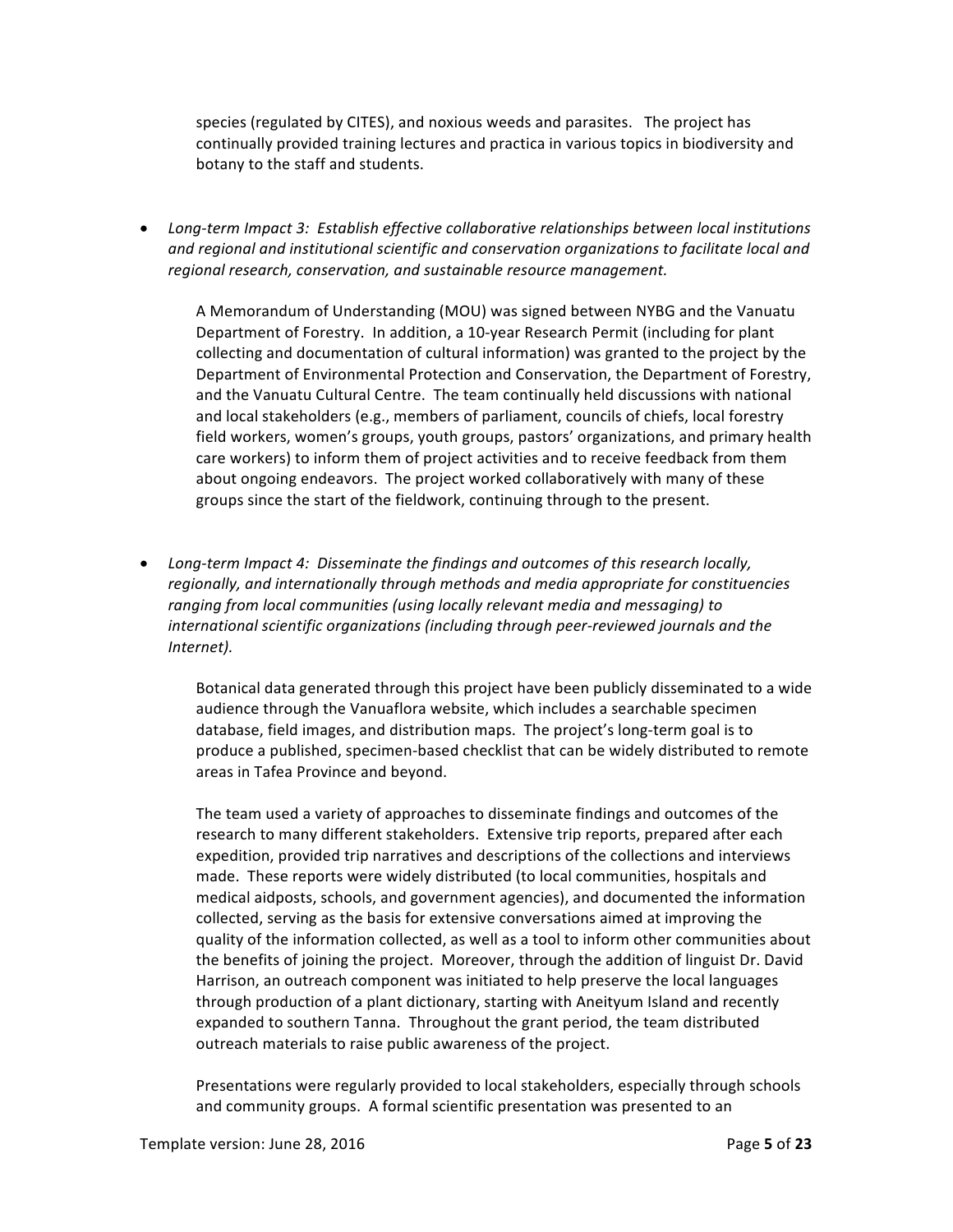international conference (August 2016) held in Savannah, Georgia, U.S., and the project also presented a seminar in Port-Vila through a lecture series sponsored by Vanuatu Environmental Science Society (VESS), focusing on the goals and accomplishments of the project, provided to a large cross-section of the population in Port-Vila, including USP students, ex-pats, local people, and NGO leaders.

• Long-term Impact 5: Apply results of biodiversity, ethnobiological, and ethnomedical research and disseminate the replicable programmatic model for implementation of programs in science-based biodiversity conservation, environmental policy, sustainable development/resource management, and improved health care in Tafea province, and more *widely in Vanuatu and Pacific Islands.*

Island floras (and peoples) have evolved with their environments, and have proved to be resilient to catastrophic events such as volcanoes, earthquakes, and cyclones. But cumulative impacts in places like Vanuatu are making them increasingly vulnerable to the imminent effects of global climate change. Among these pressures are increased destruction and fragmentation of natural habitats such as forests, expansion of invasive species, changing lifestyles and economic situations (subsistence farming to consumerstyle cash economies), and greater frequency of severe-weather and El Niño events.

To assist communities in the sustainable use of their natural resources and to increase their environmental and social resilience in the face of such global threats, the project has assessed the use of these resources through (1) extensive literature and database review from existing sources, (2) extensive field studies of plant biodiversity, and (3) ethnobotanical interviews on Tanna and Aneityum. This substantial progress represents the first three years of a long-term, ten-year project that will be implemented throughout Tafea Province, a region thought to contain half of Vanuatu's plant diversity.

While conducting the project's field studies, many of the communities that the team visited spontaneously expressed the need for conservation initiatives. They described how the natural environment and native plants are valued as sources for subsistence, economic uses, and cultural uses. Several communities expressed the desire to set up "community-organized conservation areas," a theme that emerged frequently during the trips, especially in areas that relate to maintaining ecosystem services (such as protecting watersheds and ensuring the availability of clean water). These conservation areas are also valued by communities as biocultural diversity reserves, places for village elders to educate community members and children towards the agreed upon goal of preserving traditional cultural, ecological, and botanical knowledge for future generations, and their use for ecological and community resilience.

In the midst of the project, Super-cyclone Pam, a category-5 tropical storm, made a direct hit (March 13-14, 2015) across all of Tafea Province. The project team was present on Tanna Island, and observed first-hand the impacts of this catastrophic event as well as the resilience and character of the Ni-Vanuatu in responding to it. In the days leading up to the storm, the project team was presenting talks to the community where they were based about the need for keeping some of the traditional ways in practice that once ensured a greater degree of self-reliance, such as building cyclone houses with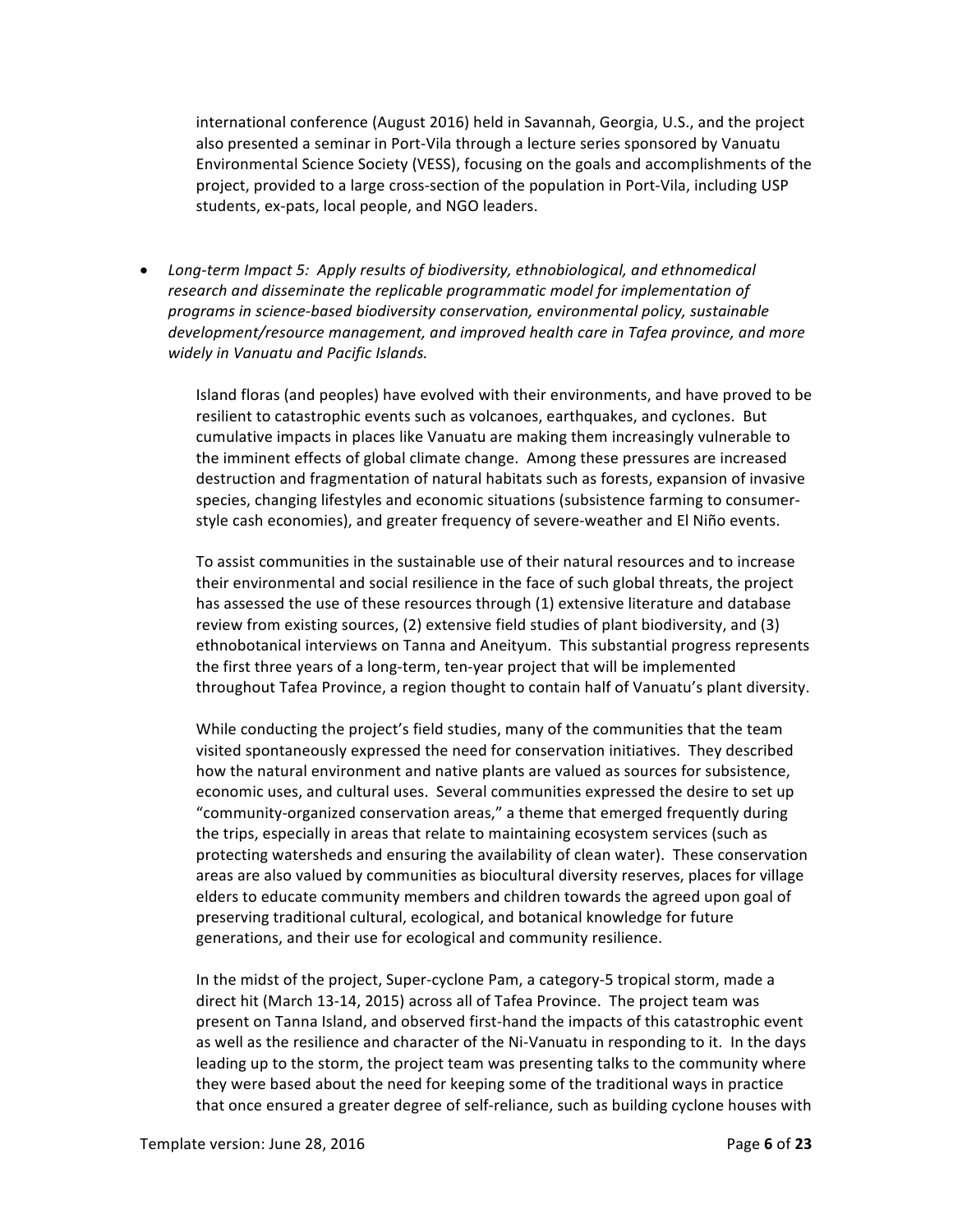a triangular design and held together with vines that would maintain flexibility against the wind, rather than nails that pull out. Other discussions involved the need to continue to practice traditional food preservation methods, such as with bananas, which can be prepared in a way that ensures their edibility for at least six months. The project team, collaborators, and villagers were astonished at how timely these talks were, in view of the devastating effects of this storm on communities and the environment, making the project's work even more urgent. Given the prognosis of more frequent catastrophic weather events in the region due to climate change, it will be important to monitor and support environmental and community recovery, adaptation, and resiliency.

The project has been providing baseline data to communities in Tafea Province. Because field studies are always conducted with the permission and extensive participation of local communities, the project's studies in North, Southeast, and Southwest Tanna and in Aneityum have demonstrated intense local interest in preserving their forests, particularly in relation to valued ecosystem services (especially clean water) and natural resource management for food, hunting grounds, building materials, and cultural uses. The project's partnership with members of the Vanuatu Department of Forestry has been facilitating national recognition of these communitybased conservation areas. Through a series of community meetings, presentations on data from the project have been helping to raise awareness of the need for conserving natural habitats, as well as providing information for guiding the selection and demarcation of priority areas that capture the greatest amount of overall biodiversity, taking into account ecosystem and species diversity, and the presence of endemic or threatened species.

The project team has been working on preliminary floristic surveys of Tanna and Aneityum during six expeditions (June 2014, November 2014, March 2015, November-December 2015, April-May 2016, and December 2016), and completed a total of 10 permanent monitoring plots at five distinct sites (North, Southwest, and Southeast Tanna, plus Southeast and Southwest Aneityum). In Tanna, these surveys were completed before Cyclone Pam, and provided baseline data of the condition of pristine and human-impacted forests before the storm. Through emergency funding (\$22,310) provided by the National Geographic Society, the project team was able to complete resurveys of the eight Tanna transects to characterize post-cyclone forest recovery and to begin to understand how Pacific Island forests react to catastrophic environmental events.

During a trip in August 2015, the team consulted with local partners in Tanna to assess post-cyclone needs, and the following theme emerged: the need to set aside some portion of the communities' forests to help preserve ecosystem services, especially clean water. A plan to set aside intact forested areas (mostly located away from settlements) as source areas for clean water and conservation of natural habitats was discussed. As a result of those discussions, the team submitted a supplemental request to enhance conservation infrastructure, and in October 2015, CEPF generously agreed to provide the supplement. In earlier periods, the team completed surveys of water needs, determined water sources and flow, and assessed equipment needs for water distribution, and then delivered the systems and tools needed in post-cyclone recovery.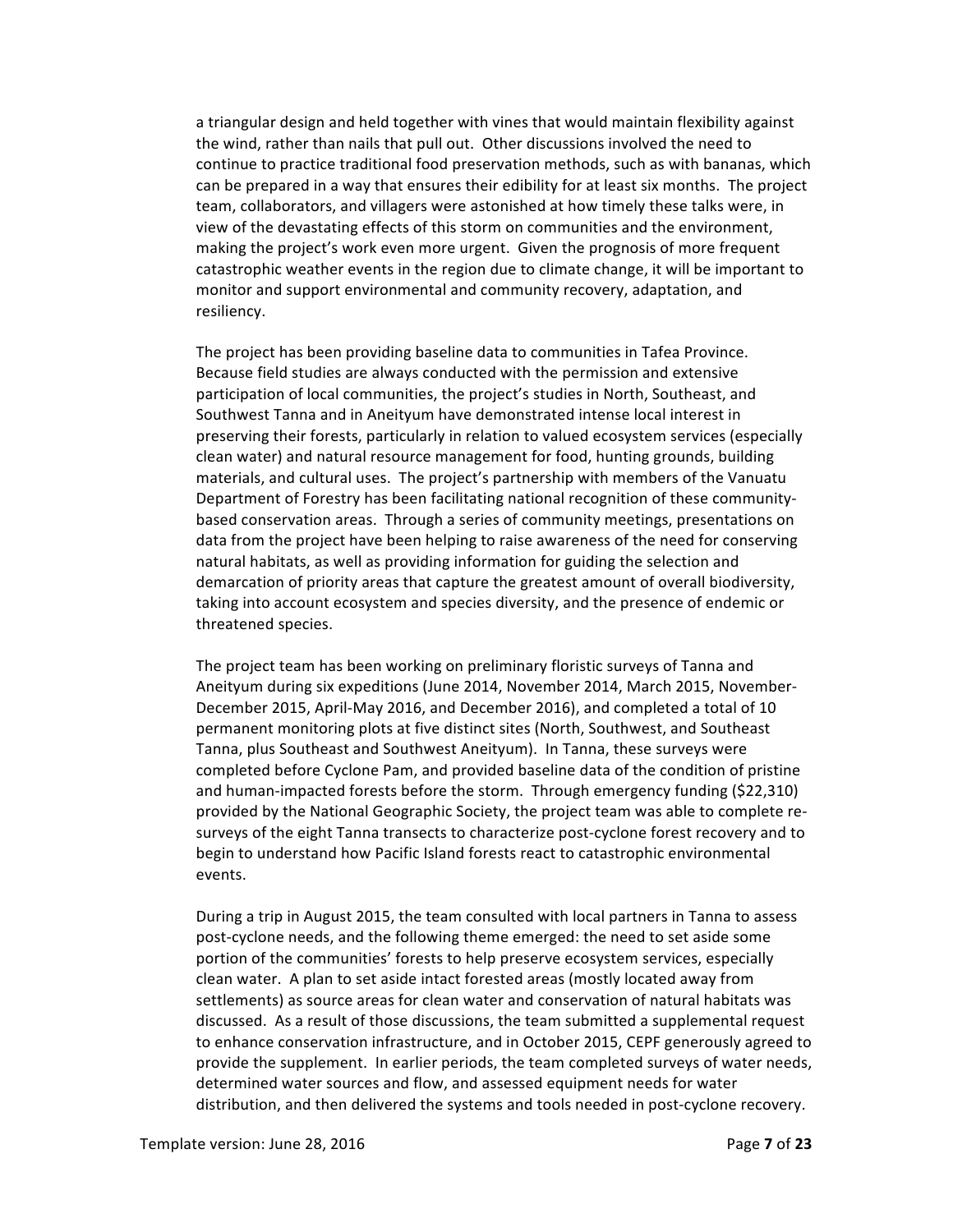During the most recent trips, after completion of the water systems, the project team was invited to attend formal "opening ceremonies," during which chiefs and local leaders discussed the importance of forest conservation to ensure a sustainable water supply now and into the future. As a result of this project component, over 1,000 people spread over nine villages now have daily access to clean water for the first time.

Ethnobotanical surveys have also contributed many examples of solutions for community adaptation and resiliency in the face of climate and global change. In relationship to the project's objective to improve health care in Tafea, useful local plants, including plants used in traditional medicine where sufficient evidence of efficacy and safety exists, have been identified by the project and will be used in preparing ethnobotanical publications and localized primary health care manuals.

Many communities, such as the Nusemetu Conservation Area (= the Green Hill KBA) in North Tanna, also place a high value on rare plant species, such as *Caryota ophiopellis* and the critically endangered *Carpoxylon macrocarpum* (of which there are only ~40 plants left in natural settings), particularly because of their cultural significance and traditional uses. Some communities are working toward establishing programs of both *in situ* and *ex situ* conservation of such species. As the project's field surveys and botanical studies progress, the team expects to identify additional rare species that are important to both the environment and the communities.

To advance the objective of integrating biocultural conservation with primary health care, meetings were held with the Vanuatu Ministry of Health, Tafea Provincial Health, Lenekal Hospital, and community members to address concerns about health care and preservation of traditional knowledge of medicinal plants. Health care providers expressed the need to improve primary health care delivery, and continue to address infectious diseases, as well as non-communicable diseases that result from lifestyle choices, such as hypertension and diabetes. The project team presented health care leaders with copies of the Palau Primary Health Care Manual, which serves as a potential model for the type of work that will be completed in Tafea. There was great enthusiasm for the prospect of a similar manual focused on Tafea Province for use in helping to improve the provision of primary health care in Vanuatu, and the suggestion was made to also produce smaller, more locally focused booklets on medicinal plants, to be disseminated and used on a more immediate basis until a full primary health care manual can be completed and made available.

The project's partnership with members of the Vanuatu Department of Forestry has facilitated national recognition of our efforts to begin community-based conservation areas, although it must be understood that this is an extremely slow, cumbersome, and bureaucratic process. Through a series of community meetings, presentations on data from the project has helped to raise awareness of the need for conserving natural habitats, and provided information for guiding the selection and demarcation of priority areas that capture the greatest amount of overall biodiversity, taking into account ecosystem and species diversity, and the presence of endemic or threatened species. As the long-term project continues, the project team is finding that local partners intuitively understand the connections between preserving their culture, improving their health, conserving their biodiversity, and protecting their forests.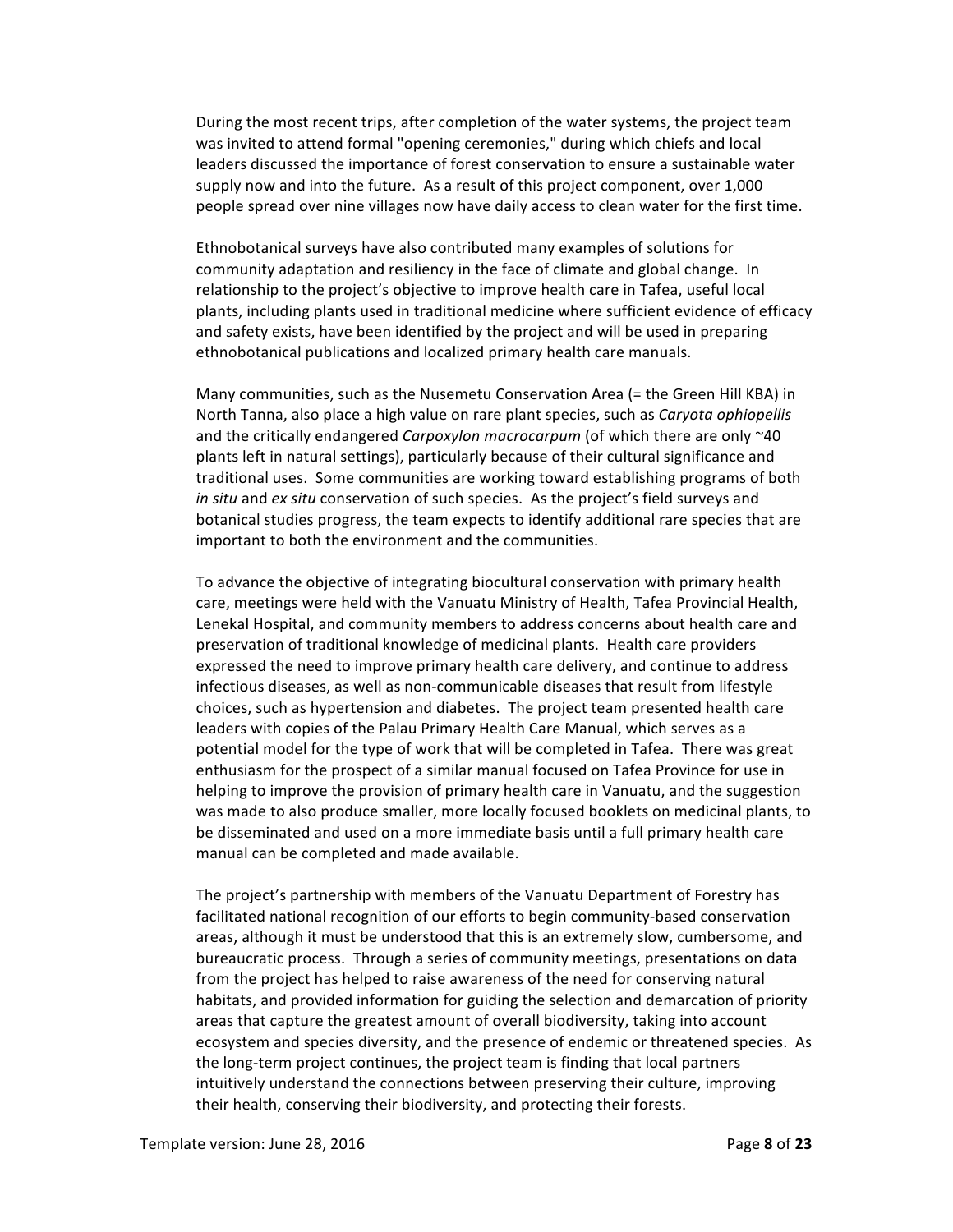• Long-term Impact 6: Comply with CEPF Social Safeguard Policies related to activities in areas *with Indigenous Peoples. Monitor according to policy and report periodically to CEPF.* 

The project has complied with all CEPF Social Safeguard Policies.

**Planned Short-term Impacts - 1 to 3 years (as stated in the approved proposal)** *List each short-term impact from Grant Writer proposal*

Short-term impacts listed below (under #5), together with discussion of progress.

### **5. Actual progress toward short-term impacts at completion**

• Short-term Impact 1: Continue to build strong partnerships with local researchers, relevant *government agencies, universities and other educational institutions, conservation*  organizations, cultural institutions, health care organization and providers, traditional *leaders, and community organizations.*

Drs. Balick and Plunkett have a long history of working with a diverse group of plant scientists, ethnobotanists, mycologists, cultural specialists, and linguists to study and conserve plants, fungi, ethnobotanical and ethnomedical knowledge, cultural practices, and plant-related language information of Pacific islands. In Vanuatu, they have been working most closely with the Department of Forestry and its National Herbarium, providing training in the field, and training workshops in Port Vila for several forestry officers and four forestry students. The project has also sponsored two of the same students for university-level training at the University of the South Pacific. Significant improvement of the Herbarium has also been achieved through enhanced facilities and curation, but more remains to be accomplished. This is especially important because natural history collections are the foundation upon which biodiversity studies, Red-List threat assessments, and conservation are carried out.

A second crucial partner is the Tafea Kaljoral Senta, the local branch of the Vanuatu Cultural Centre, headquartered in Tanna. The project has provided opportunities for local field workers to participate in documenting plant diversity, their cultural uses, and indigenous names. These field workers serve as the critical link between the rest of the team and the local communities, and this relationship has opened up significant opportunities to discuss conservation needs and goals with local communities. For example, the project has identified four potential community-organized conservation areas on Tanna. Working to demarcate and strengthen these conservation areas will be an important focus for future efforts.

Meetings with traditional leaders and other community groups on Tanna and Aneityum have also been important aspects of this project, and community members routinely participate in all field activities.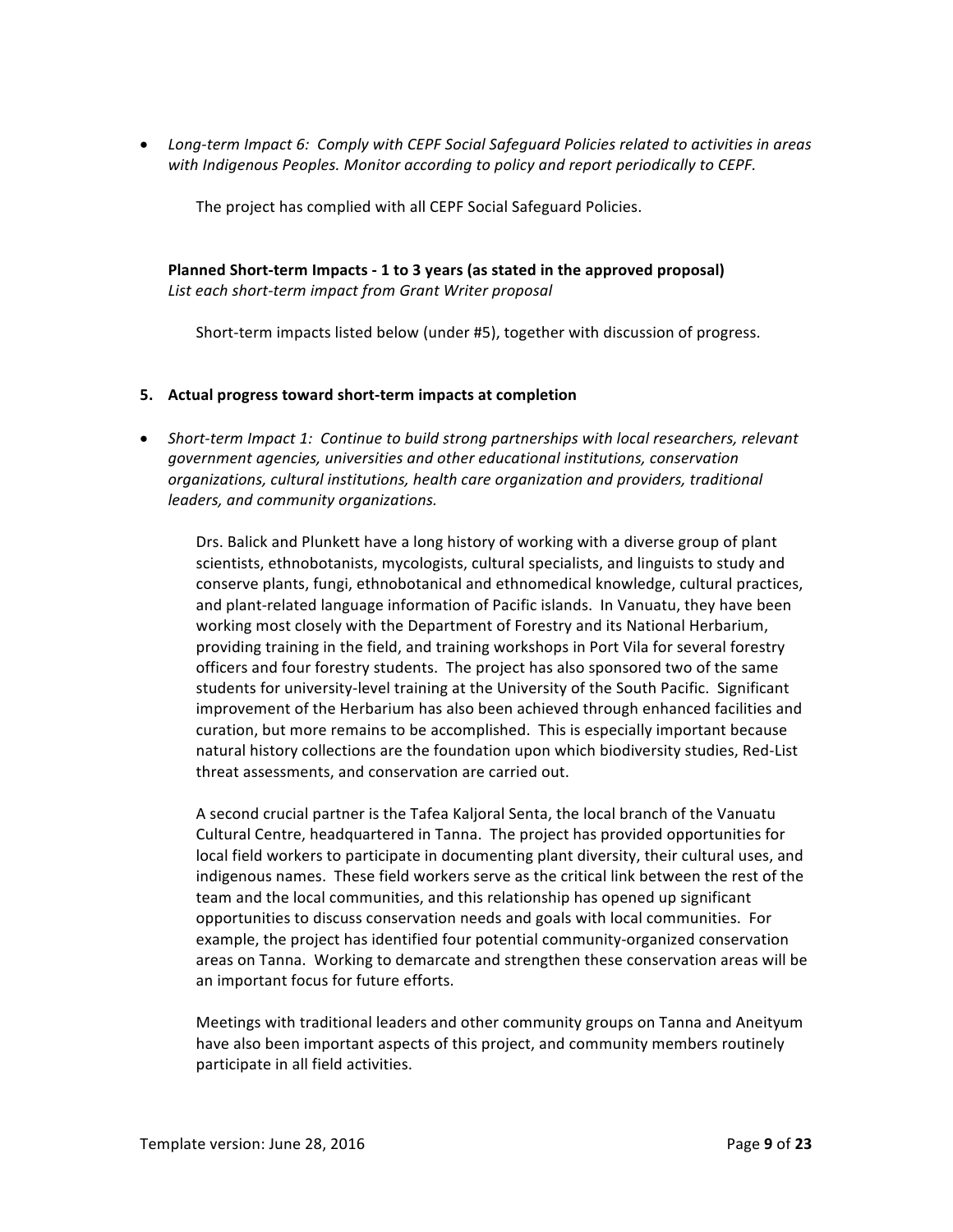• Short-term Impact 2: Conduct fieldwork and botanical inventories, produce provisional *checklists for the flora and useful plants in Tafea province, with special focus on the three* priority sites of Aneityum, Futuna, and Green Hill.

Six field expeditions took place during the grant period, focused particularly on collection of plant specimens to document biodiversity, ecological transects to characterize vegetation types and forest dynamics, and ethnobotanical and linguistic interviews regarding traditional names and uses of the plants, on both Aneityum and Tanna. The project team had also proposed field work on Futuna island, but this aspect of the plan could not be completed due to changes in the timeframe for field work associated with (1) a severe outbreak of Dengue fever in 2014, requiring the postponement of the first trip, and (2) the Cyclone Pam, which cut short the project's March 2015 expedition.

A total of more than 1,500 plants were collected (mostly in duplicates of six, for a total of roughly 9,000 specimens) during this first phase of the project, representing over 1,000 plants from Tanna and just under 500 from Aneityum. A complete set of duplicates has been deposited at the Vanuatu National Herbarium, adding nearly 10% to their collections from just 2.5 years of field studies. Other duplicate sets are being distributed to institutions and specialists around the world. Conservation efforts centered on critically endangered species assume that species have been rigorously studied, and require a set of physical, geo-referenced specimens for IUCN threat assessments. In a country like Vanuatu, where almost no species have been taxonomically evaluated, such collections are the essential raw materials for these assessments. Building on this information, the scientific and conservation communities can then ascertain which species are common and widespread, vs. new, threatened or endangered, and/or endemic, allowing for more informed decisions to identify critical species and new conservation areas that can protect the greatest number of these threatened species.

Preliminary checklists based on recent and historical collections have been prepared for Tanna and Aneityum, and additional checklists are being prepared and extended based on continually expanding collections at the Vanuatu National Herbarium, NYBG's Steere Herbarium, Missouri Botanical Garden, Smithsonian Institution, Bishop Museum in Honolulu, National Tropical Botanical Garden, and other herbaria with significant holdings of Vanuatu plant specimens, such as the Royal Botanic Gardens, Kew, Harvard University, the National Museum of Natural History in Paris, and the University of Hawaii.

• Short-term Impact 3: Establish protocols for biodiversity and conservation assessments in *collaboration with local and international institutions, to include status assessments of plant* species of conservation significance (based on global conservation priority and significance to local communities) at each of the three priority sites. During this first two-year grant period, these assessments will focus on each of the sites at some level, with an initial emphasis on (but not limited to) the Green Hill site on Tanna. Data compilation will be webbased and be aided by the assistance of other specialists in plant taxonomy who will be *recruited for the project.*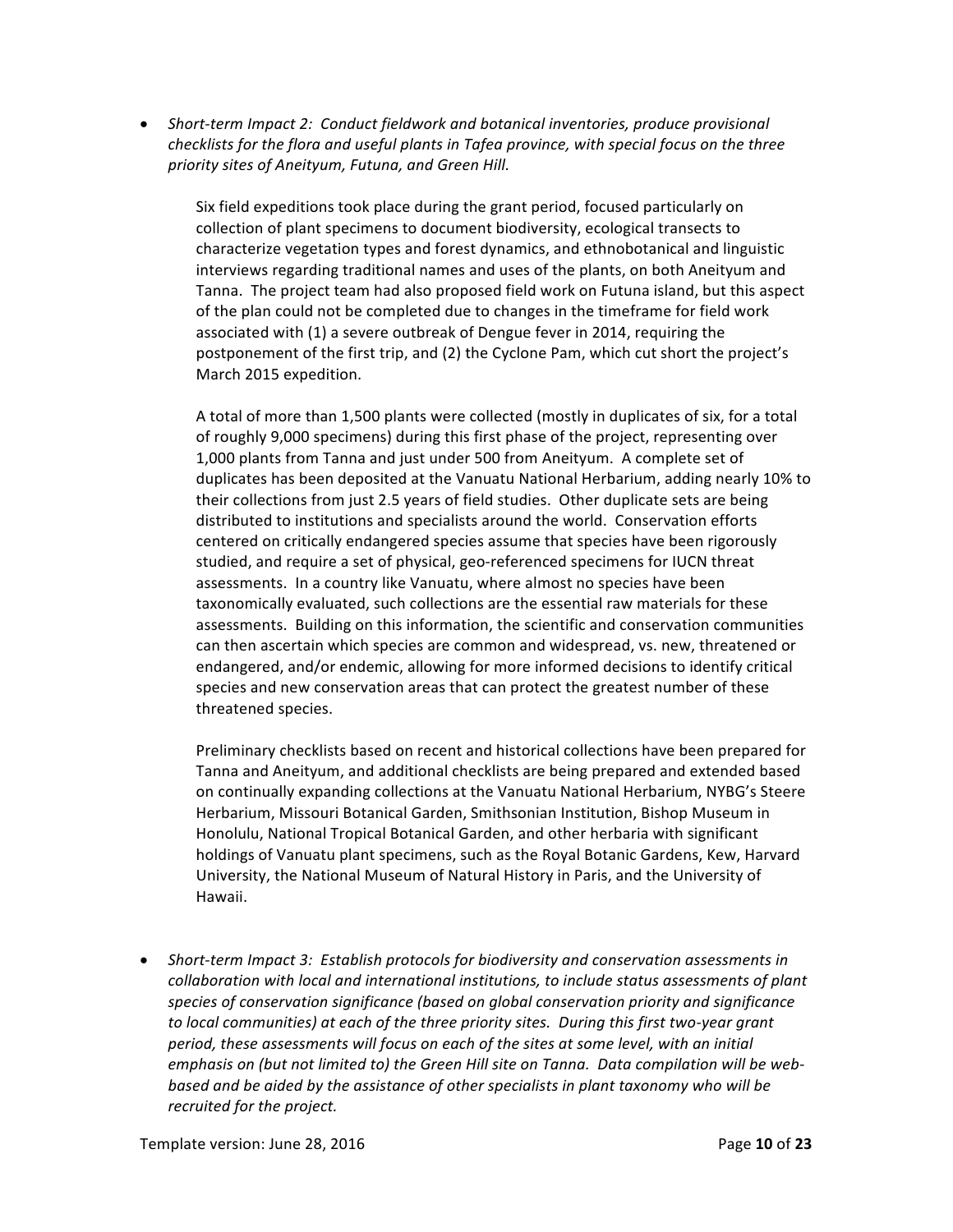NYBG's recent development of streamlined methodologies for rapidly assessing the conservation status of plants using Geographic Information Systems (GIS) has been a major factor in the increased conservation impact of its scientific programs. The methods are aimed at addressing Target Two of The Global Strategy for Plant Conservation (GSPC), "An assessment of the conservation status of all known plant species, as far as possible, to guide conservation action."

The original method incorporates herbarium specimen data and a geographic analysis based on the International Union for the Conservation of Nature (IUCN) Red List's criterion B to classify species as "At Risk" or "Not At Risk," with the At Risk category approximating IUCN's Threatened category (including Critically Endangered, Endangered, and Vulnerable species). Each species is reviewed by calculating its Extent of Occurrence (EOO, a geographic range parameter that describes the area of the smallest polygon encompassing all known localities where that species occurs). A calculated EOO of more than 20,000  $km^2$  (above IUCN's threshold for Threatened) indicates that a species is Not At Risk. The project's recent collections, and data recorded from thousands of historical collections, provide the materials needed for such assessments. To accomplish this, the project team has recruited and involved many additional specialists to join us in its efforts, including specialists in non-vascular plants (ferns, mosses, lichens), fungi, and select seed-plant groups (palms, Araliaceae, Sapindaceae, etc.). Through co-funding provided by the US National Science Foundation, the project is now poised to acquire both hardware (a dedicated server) and software to host these data on the Internet, making them more broadly available to a wider audience.

*Short-term Impact 4: Training and capacity building functions will be conducted, including* the training of a ni-Vanuatu student, plus capacity-building efforts aimed at improving the *National Herbarium of Vanuatu; recruiting and training local teams in Tafea Province in the collection* of plant diversity and ethnobotanical data; working with the Forestry Department, Department of the Environment, Vanuatu and Tafea Cultural Centres, and other relevant *groups.*

In consultation with the Department of Forestry, the project team has identified four students. Mr. Frazer Alo and Mr. Thomas Doro were recruited for training and participation in project fieldwork, and have been supported to complete their first two years towards their bachelor's degrees at the Port Vila Campus of the University of the South Pacific (USP). More recently, the project has identified two additional students who have also become involved (Ms. Stephanie Sali and Mr. Kimson Perie) through field and herbarium training. Ms. Sali is a student at the University of New Caledonia, and Mr. Perie at the Vanuatu Agricultural College.

Physical capacity at the Vanuatu National Herbarium was improved through the rehabilitation of a dilapidated space in the Forestry building, which was renovated for use as an area for specimen drying and sorting, for storage of specimens before they are integrated into the collections, and as a storage area of supplies. A new plant dryer was constructed to improve capacity in handling and drying five time as many plant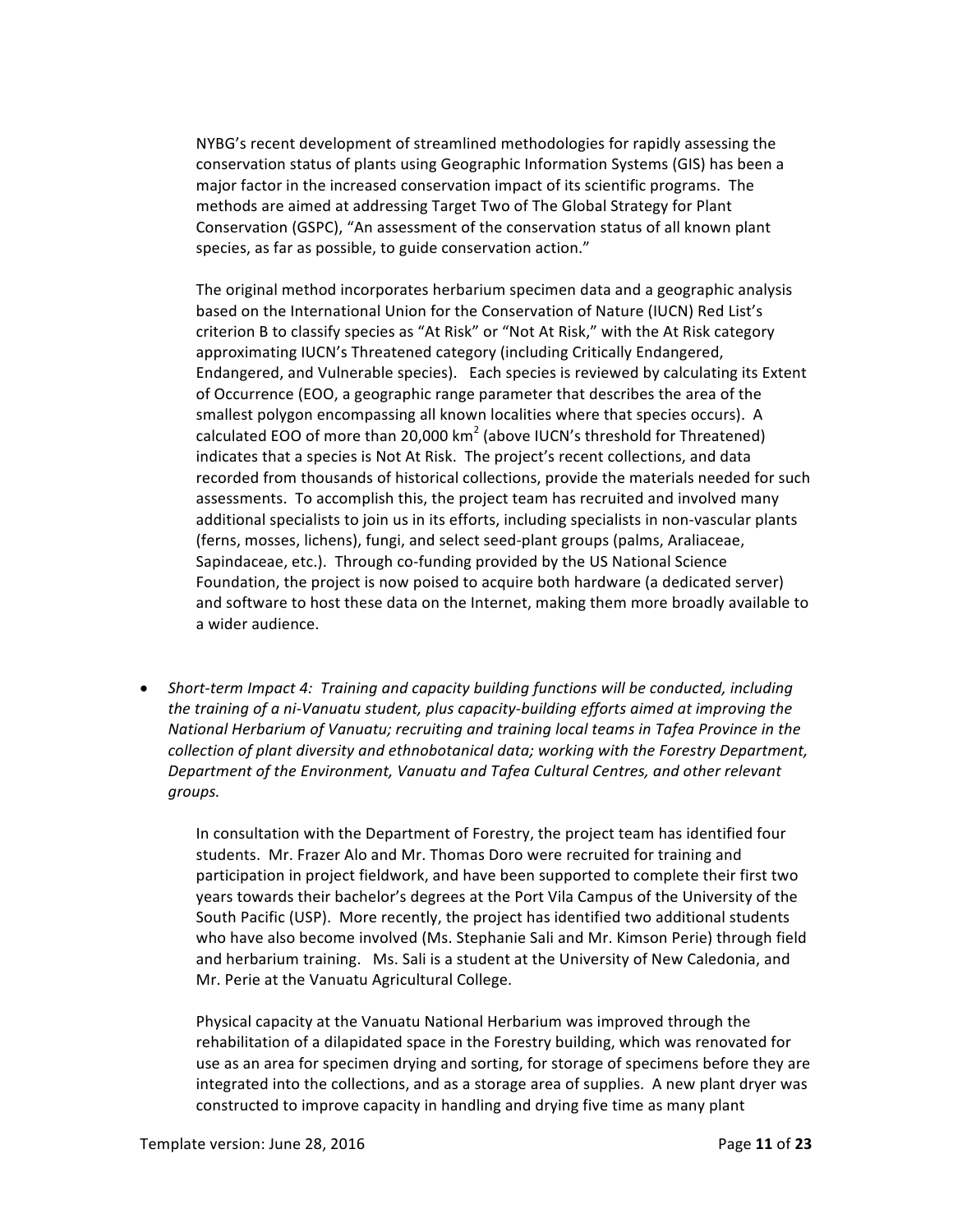specimens. This renovated and reinvigorated facility now serves as an important educational resource for local high-school and university students, who regularly visit, take classes, and complete internships at the herbarium.

The project also provided regular training experiences, lectures, and practica centered on fundamental issues of tropical ecosystems, plant diversity and identification, herbarium pest-management, and the development of SOPs (standard operating procedures) for the running of the herbarium.

Botanical and ethnobotanical collection teams were established in each of the areas where the project worked during this phase of the project. Generally, this involved the recruitment and training of three to five local people per site who participate in the collections and interviews.

• Short-term Impact 5: Teaching and training materials will be developed for distribution to schools and universities, and preliminary findings will be disseminated to local communities through a variety of tools, including brochures, posters, newspaper articles, presentations at *community meetings, and other relevant media and venues in a form appropriate for local communities* (employing locally relevant media and messaging) to inform biodiversity *conservation, sustainable resource management, and improved health care in Tafea* province, including Aneityum, Futuna, and Green Hill.

The project has adopted a practice of re-visiting communities where collections were made and distributing reports on the last collection trip at community meetings. These extensive trip reports provide narratives and descriptions of the collections and interviews made and are widely distributed to local communities, hospitals and medical aidposts, schools, and government agencies. They document the information collected, serving as the basis for conversations aimed at improving the quality of the information collected, as well as a tool to inform other communities about the benefits of joining the project. Moreover, through the addition of a new member of the research team cofunded through the US National Science Foundation, linguist Dr. David Harrison, Co-Founder of Living Tongues Institute for Endangered Languages, developed an outreach component to help preserve the local languages through production of a plant dictionary, starting with Aneityum and south Tanna. Outreach materials during this phase of the project also included a small number of project-themed T-shirts, which were designed and produced to be given to community leaders and local project participants during informational sessions about current progress and future plans.

Project team members (Chanel Sam and Laurence Ramon) produced an extraordinary bilingual field guide ("Remarkable Plants of Vanuatu") that documented over 260 native plants, along with original botanical illustrations in color, and names in French, English, and Bislama. Other team members assisted in editing the text, and data from the project's fieldwork, which provided indigenous plant names. NYBG Press co-published this important milestone, which is now being used as part of school curricula throughout Tafea and other parts of Vanuatu.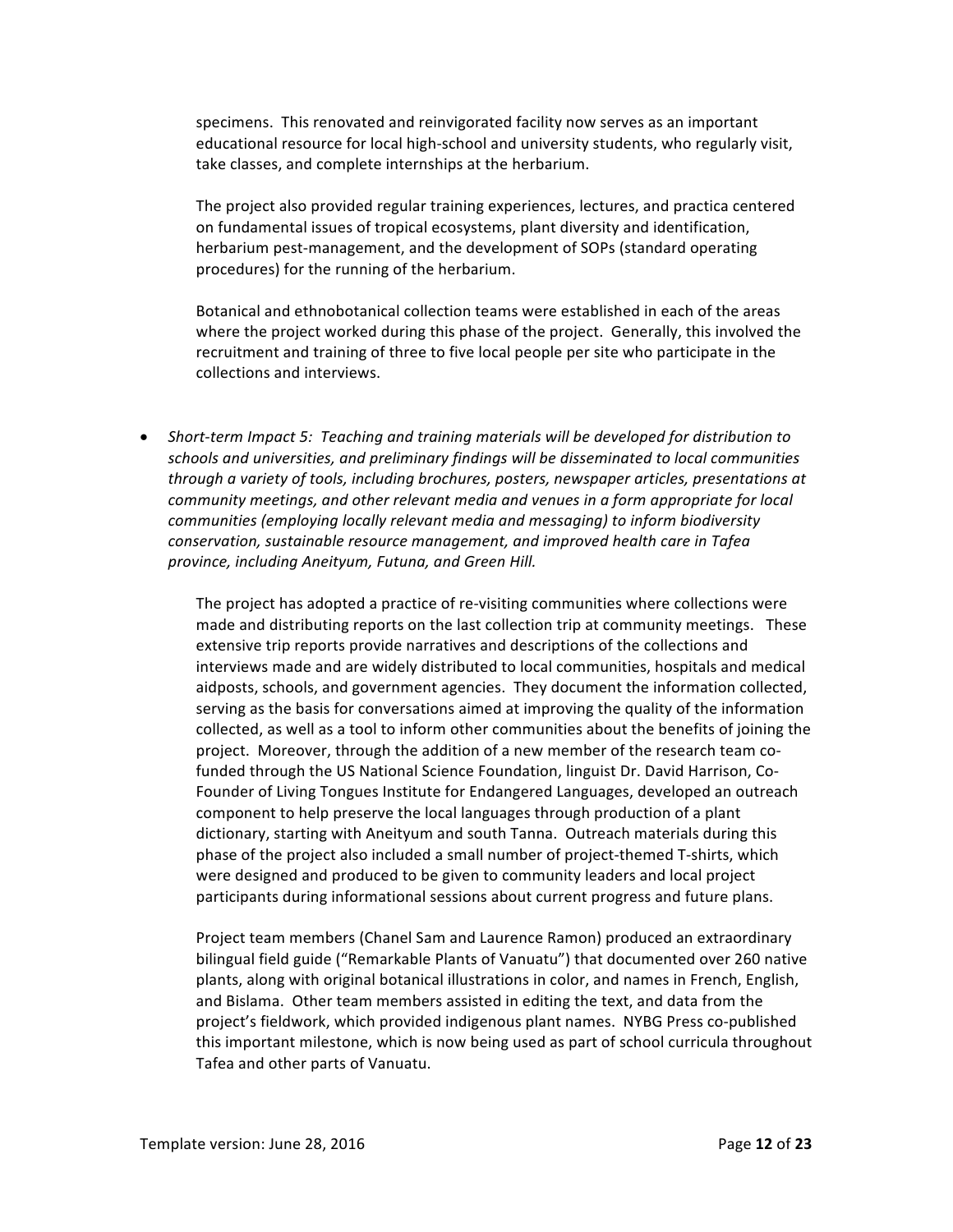• Short-term Impact 6: Work towards preparation of articles for submission to peer-reviewed *journals* on biodiversity, ethnobotanical, and ethnomedical data and assessments for *Vanuatu, providing data, analyses, and recommendations to inform biodiversity conservation, sustainable resource management, and improved health care in Vanuatu and other Pacific islands.*

To date, one peer-reviewed paper was published in the scientific journal *Brittonia* that described aspects of this project. In the short-term, additional papers are being prepared to publish results from pre- and post-cyclone transect data. Long-term efforts will include comprehensive annotated checklists of the plants and ethnobotanical manuals, as well as on-line linguistic "talking dictionaries."

Other peer-reviewed publications from the project are currently in the data-gathering stage, as it is early in the 10-year project. Programmatic information and checklists of flora and useful plants will be posted on the web.

All project data and findings have been databased and formatted in forms compatible for uploading, posting, and archiving on NYBG's C.V. Starr Virtual Herbarium and for integration with the "Vanuaflora" database at the Vanuatu National Herbarium.

### **6.** Describe the success or challenges of the project toward achieving its short-term and long**term impacts**

Given that this is a long-term (10-year project), the project team has successfully accomplished the long- and short-term goals of the initial two-years, with two exceptions. First, the team was unable to work in Futuna (see above). Secondly, because of resource and time contraints, the team was unable to complete the goals to post all information on the Internet, but they now have secured those resources through co-funding, and anticipate completion of this goal in the next year.

#### **7.** Were there any unexpected impacts (positive or negative)?

The team was very moved by the extraordinarily strong interest in this project expressed by leaders and members of local communities, and their remarkable willingness to collaborate and contribute to the on-the-ground activities.

#### **Project Components and Products/Deliverables**

**Component 1 (as stated in the approved proposal)** List each component and product/deliverable from Grant Writer

- **8.** Describe the results from Component 1 and each product/deliverable
- **9.** Repeat point 8 above for each Component in your approved proposal {See below.}
- Component 1: Project partnerships established with relevant government agencies (including *in* areas of environment protection, resource management, sustainable development,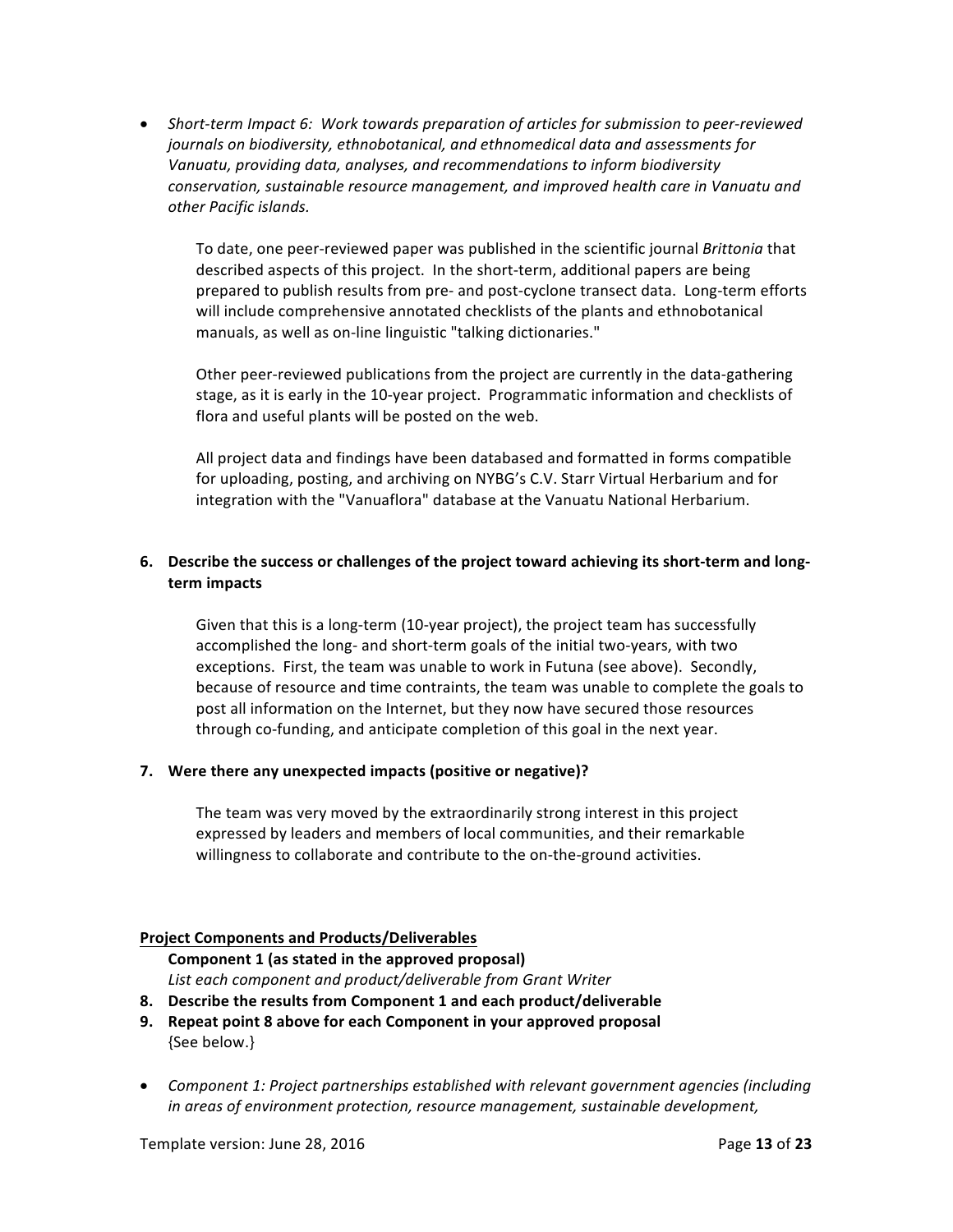*culture, and health), scientific and conservation organizations, universities and other educational institutions, local researchers, cultural institutions, health care organizations and providers, Traditional Leaders, and community organizations.*

Partnerships established with: Vanuatu Departments of Forestry and Environment, Vanuatu National Herbarium, Vanuatu Cultural Centre, Tafea Kaljoral Senta, Tanna Council of Chiefs, Tafea Provincial Hospital, Aneityum Council of Chiefs, and 22 communities spread across Tanna and Aneityum.

• Component 2: Botanical and ethnobotanical collections teams established.

Botanical and ethnobotanical collection teams were established in each of the areas where the project worked during this phase. Generally, this involved the recruitment and training of three to five local people per site to participate in the collections and interviews. 

• Component 3: Checklists created for flora and useful plants in Tafea province, with special *focus* on three sites: Aneityum, Futuna, and Green Hill.

Preliminary checklists based on historical collections and the project's recent field work have been databased, and are currently being assembled, but the ultimate goal will require completion of the long-term project, as outlined in our original proposal.

• Component 4: Status assessment prepared of plant species of conservation significance, *including* CEPF target species, at each of the three sites. Data compilation will be web-based and the assistance of plant taxonomic specialists will be recruited for the project.

We have made botanical collections, including collections of target species (such as *Carpoxylon macrospermum*) at two of the three sites (excepting only Futuna; see above), have compiled data, and are preparing these data for uploading to a new server to make them available, and are sending duplicate specimens to specialists internationally.

• Component 5: Ni-Vanuatu student(s) trained at the University of the South Pacific, including participation in botanical and ethnobotanical data collection and analysis through fieldwork, *mentoring, and formal classroom learning activities.*

As detailed above, four Ni-Vanuatu students have been trained though this phase of the project, including extensive field work, herbarium training, and (for two students) formal coursework at the University of the South Pacific.

• Component 6: Teaching and training conducted for local community on project findings and *recommendations to inform biodiversity conservation, sustainable resource management,* and improved health care in Tafea province, including Aneityum, Futuna, and Green Hill.

Teaching and training was conducted for local community members for all 22 communities where the team worked during this phase of the project. During successive trips, we met to distribute trip reports and then discussed, reviewed,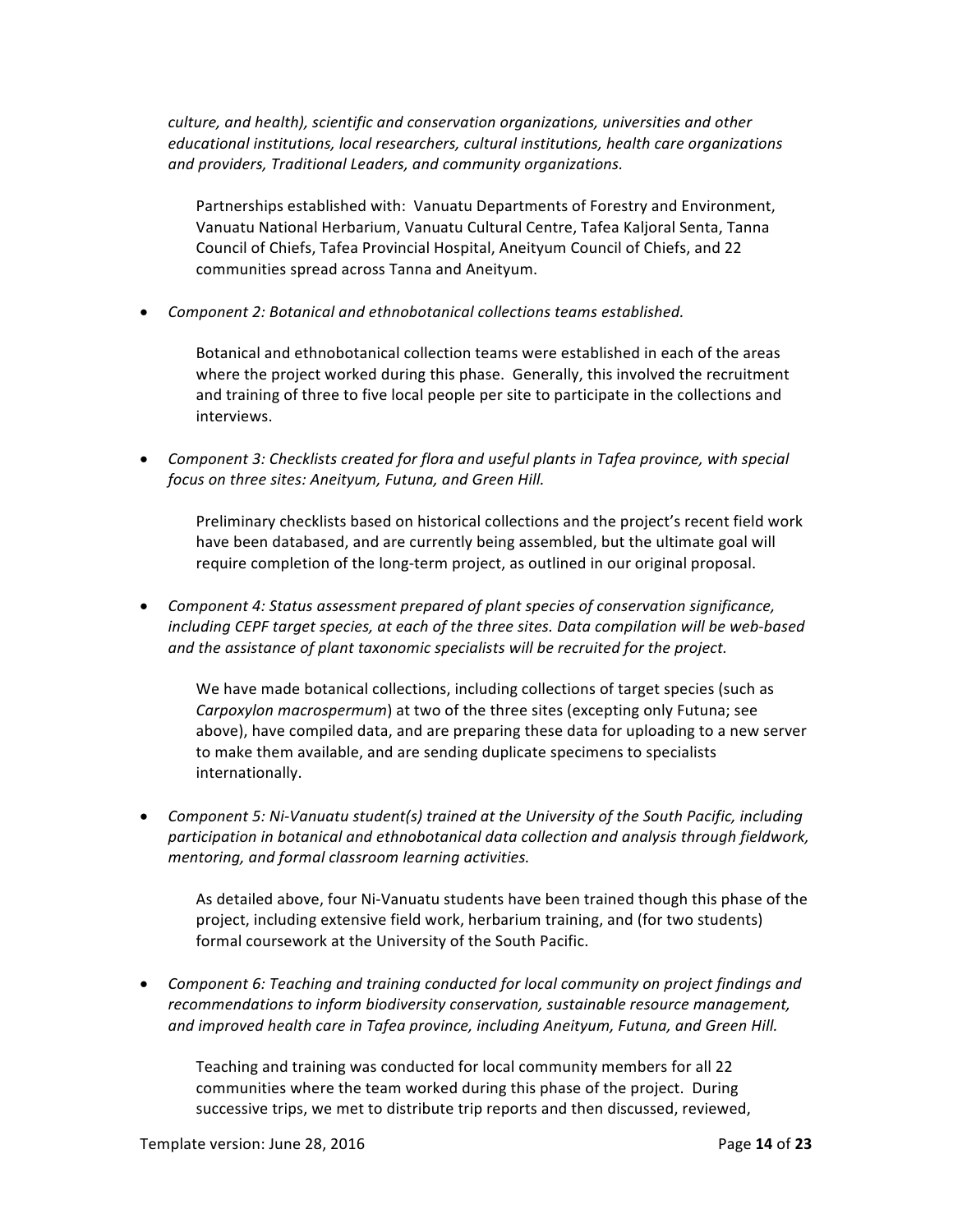corrected, and provided supplemental information to the reports and the data that the team collected. Lectures, presentations, and seminars were offered to a wide variety of audiences, including an international scientific conference held in the U.S., a seminar series to the general public in Port-Vila (Vanuatu's capital city), and various training sessions offered at the Department of Forestry.

• Component 7: Dissemination materials prepared and distributed. These materials will *include articles on project findings and outcomes for peer-reviewed journals. Booklets* requested by local communities on local plants and ethnobotany and ethnomedicine *prepared and distributed to communities.*

A major achievement was the publication of the "Remarkable Plants of Vanuatu," a bilingual, full-color field guide of the plants of Vanuatu by project team members Laurence Ramon and Chanel Sam, with assistance from several other team members, and co-published by NYBG Press, which continues to be distributed in Tafea. As discussed above, trip reports and data were distributed widely to communities.

• Component 8: Section on project information posted on NYBG Website.

On-line information pages and blogs have been created on the NYBG website. A longerterm effort to establish an on-line accessible database is currently underway, and funds from the US National Science Foundation will support the purchase of hardware (a server) and software (database programs) to host these data, along with funding for personnel to implement the new database. On-line talking dictionaries for two (of the eight) languages have already been developed and are available in beta-testing format.

• Component 9: Compliance with CEPF Social Safeguard Policies monitored and reported to *CEPF.*

The program complied with all CEPF Safeguard Policies.

• Component 10: (Supplemental Grant) During August 2015, Ms. Laurence Ramon, Herbarium Attachée, will oversee the continuation of a project to extend the curation of the Vanuatu *National Herbarium (PVNH), which she commenced several years ago in collaboration with* the Herbarium staff, Mr. Chanel Sam and Mr. Philemon Ala. With the recent completion of a new herbarium facility and the acquisition of new specimen cabinets, Ms. Ramon will assist the herbarium staff in the orderly transfer of the last remaining specimens from the old *facility* to the new herbarium, and the completion of the "Vanuaflora" database by adding roughly 1,500 new specimen entries into the database of >11,000 records, and the entire database will be made available online, and backed up through off-site institutions (Nouméa and Montpellier) for long-term archiving. Ms. Ramon will also coordinate the preparation and shipment of specimen duplicates to appropriate international herbaria with important *collections from Vanuatu, including Paris, New York, Nouméa, and Montpellier. Ms.* Laurence will also conduct a workshop on "Assessment and recording of the plant biodiversity: the role of the National Herbarium for quality taxonomic identification."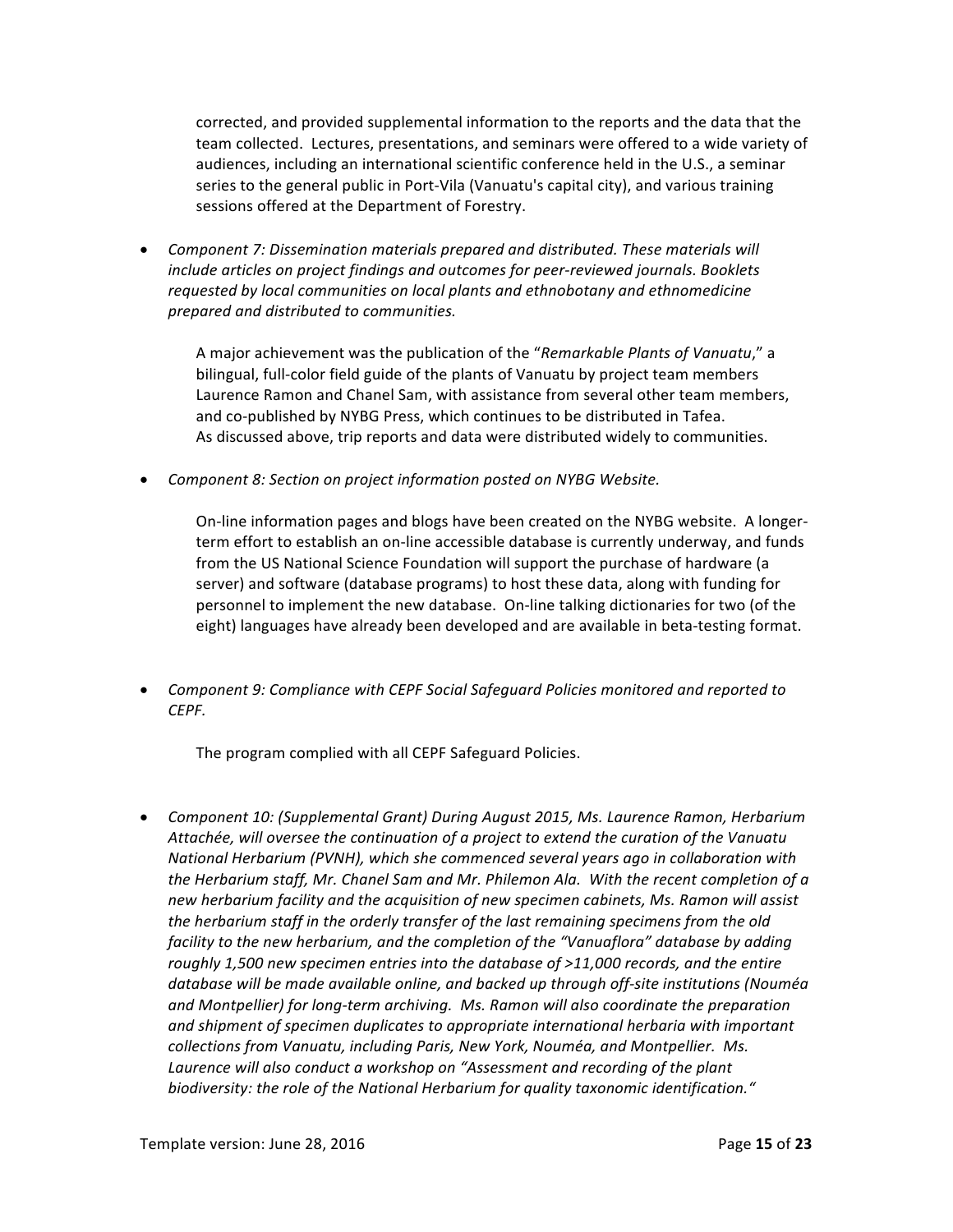The project transferred all of the collections from the old herbarium to the new and improved herbarium. All these collections were databased as they were transferred.

An additional 1,500 specimens in PVNH were recorded in the local database of the country flora of Vanuatu—Vanuaflora. This was mainly the work of Mr. Fraser Alo, the student trainee for the project.

In addition, 82 duplicates were sent to France. Of these, 36 specimens were sent to Montpellier (France) for study and identification. Duplicates were also set aside for a shipment to NYBG.

The local database was updated to the Publish-Plantnet webserver, which manages several digital herbaria around the world. A list of Vanuatu taxa, which can be downloaded, is now available on the Vanuaflora web site at http://publish.plantnetproject.org/project/vanuaflora\_en.

A one-day seminar was held to raise awareness among local NGOs and government agencies on how botanical collections should be used in environment-related projects. Fifteen people participated in the seminar, including personnel from the Vanuatu Forestry Department, including an officer of the REDD+ Program, and from the Vanuatu Department of the Environment, including an officer of the invasive species program.

• Component 11: Starting in November 2015 and continuing throughout the grant period (June 2016), the project team will coordinate with local communities in Southwest, Southeast, and *North Tanna to initiate a long-term plan for establishing a network of conservation areas.* The plan comprises several related activities: (1) Combining information about local priorities with data collected during the project's recent botanical and vegetation surveys, the project *team* will consult with communities to identify the primary-forest areas of greatest *conservation concern.* The project will begin a process with local land-owners to establish agreements regarding these areas, to demarcate them, and to initiate a process at the national level to have these areas formally recognized. (2) The project team will work with *local* communities to establish a system to help exclude non-native herbivores from the *conservation areas.* (3) Together with local landowners, the project team will identify degraded areas (secondary forests and old gardens) that can be rehabilitated for use as agro-forests. Rehabilitation will ultimately involve reforestation efforts using mostly native, high-value timber trees (Canarium indicum, Endospermum medullosum, Santalum *austrocaledonicum, and Terminalia catappa) and perhaps one non-native species (mahogany, Swietenia sp.), but this part of the proposed activity will be pursued in later* phases (after June 2016), pending funding. The immediate activity will involve identifying *boundaries, improving access-paths, and cleaning the abundance of debris resulting from Cyclone Pam.* (4) The project team will work with local communities to identify the highest priority ecosystem services (clean water, food, timber, medicinal and cultural plants, etc.) associated with the planned conservation areas and agro-forests. The concept of "forest-assource-of-clean-water" has already been recognized as a top priority, especially in the wake of the cyclone (March 2015) and the subsequent, on-going drought associated with the *current* El Niño event, both of which have seriously threatened the availability of clean water *throughout Tanna.* To promote greater awareness of this ecosystem service, and to *encourage greater protection of the forested areas, the project team will assist local*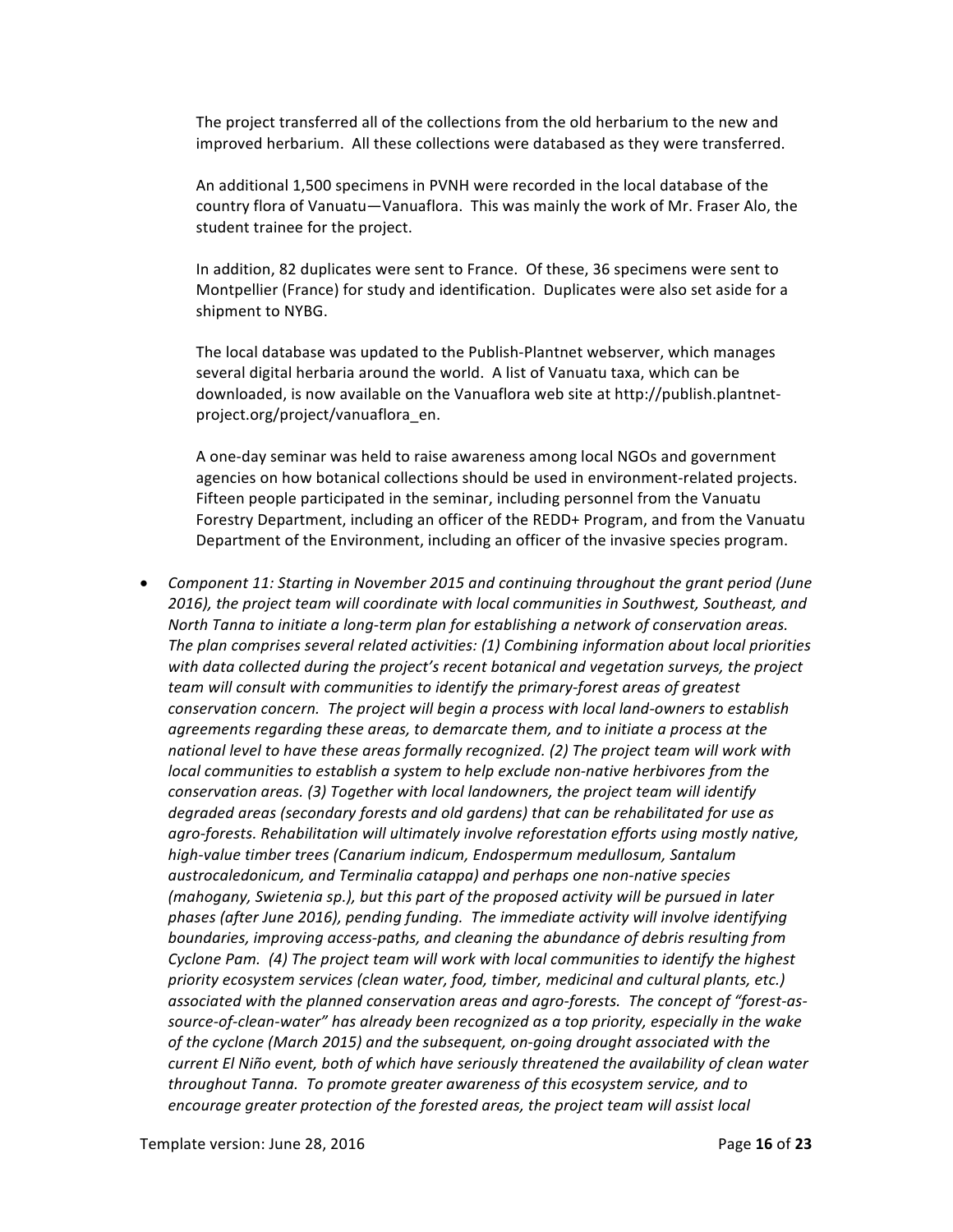*communities to install new water-catchment systems in places where such systems are* either lacking or have been badly damaged/destroyed. (5) The project team will also work with the Department of Forestry to improve the National Herbarium facility in Port Vila. *Much* of the research underpinning the conservation efforts in Tanna (and throughout Tafea) rely on the collection of scientific specimens deposited at the Vanuatu National Herbarium, with duplicates distributed to important herbaria abroad. The current herbarium facility *lacks* sufficient space and equipment to process these specimens efficiently. The project *team* will work to refurbish an unused room (immediately adjacent to the current herbarium) to provide space for sorting, mounting, storing, and packaging (for shipment) of specimens, *and* for storage of field equipment (plant presses, etc.). The herbarium does not have a specimen dryer, and currently borrows an incubator to dry specimens, which does not function effectively as it has no ventilation. Therefore, the project will also construct a plant*specimen dryer for use by the project team and the staff of the National Herbarium. This dryer* will have at least five times the capacity of the current incubator, and will be properly ventilated, allowing many more specimens to be dried in less than half the time. This *improvement will also help to reduce energy costs (for electricity) incurred by the project and* the herbarium, and will advance the National Herbarium's mission as a repository for *biodiversity specimens and data.*

At the start of the supplementary project, (August 2015), the team met with community leaders and members to determine short-term needs related to conservation and the environment, in response to Cyclone Pam. All communities agreed that preserving forests as sources of clean water were among the highest priorities. The team put together short- and long-term strategies to accomplish these goals, and CEPF generously agree to provide a supplement for the short-term goals in September and October. During the November-December 2015 trip, surveys of water sources and water-delivery systems were conducted (with the aim to initiate installation in February 2016). After ecosystem services were identified, equipment for water catchment systems were purchased, delivered, and installed (starting in February 2016) in three areas of Tanna, serving nine villages and providing clean water to over 1,000 men, women, and children who had limited or no close access to water for drinking, cooking, or bathing prior to the implementation of this goal. Following the implementation, community meetings were held during the April and December 2016 trips at all three areas to reinforce the conservation goals associated with the project.

Materials for exclusion systems (fencing materials and various tools) were purchased and delivered to communities on Tanna in December 2016, and the communities are presently involved in setting these areas up.

Degraded areas have been identified, but funding for rehabilitation was not provided.

A dilapidated space in the Forestry building was rehabilitated and renovated for use as a specimen drying, sorting, and storage area for the National Herbarium. A new plant dryer was constructed to improve capacity in handling and drying many more plant specimens (collected as the basis for biodiversity inventories).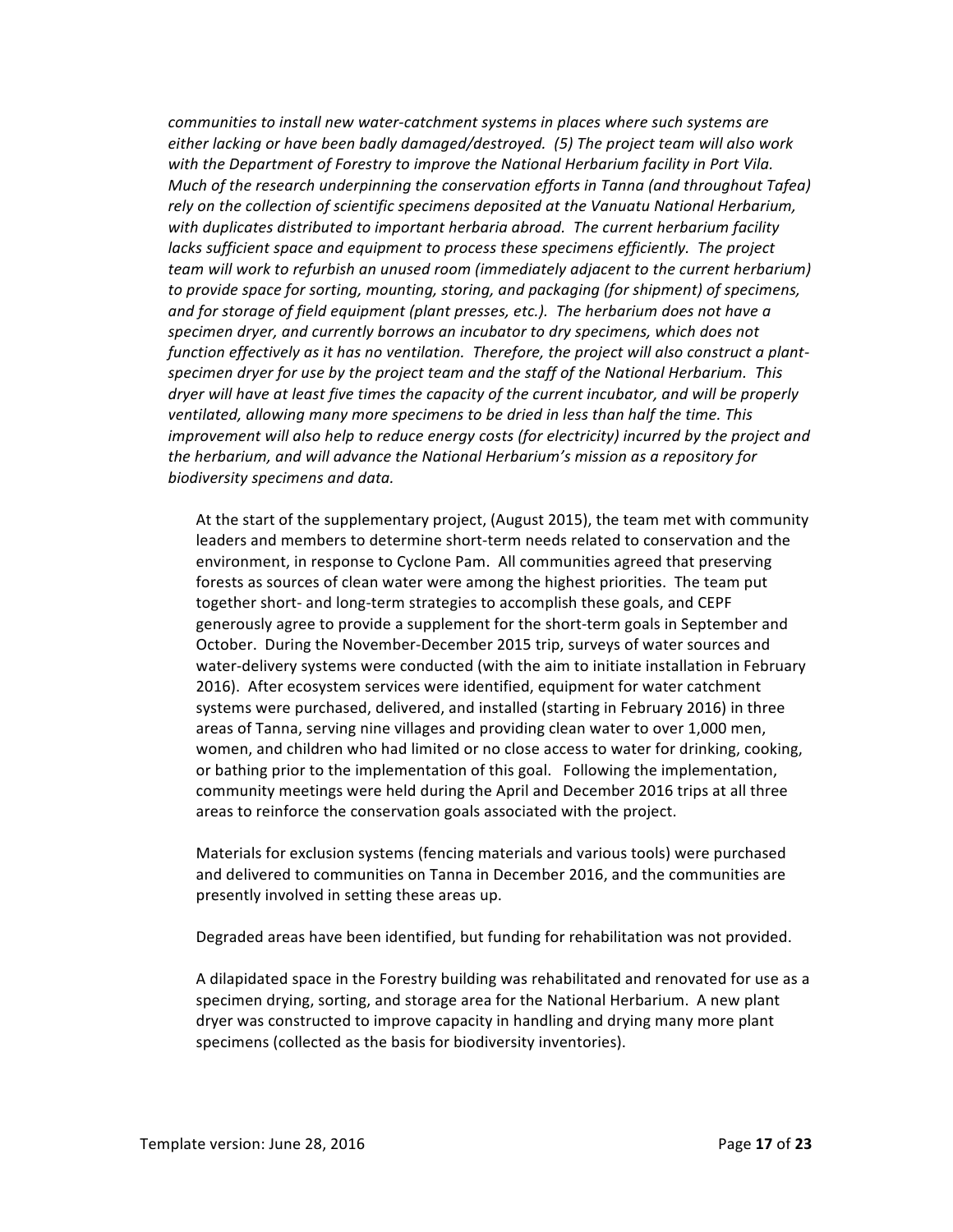## **10.** If you did not complete any component or deliverable, how did this affect the overall **impact of the project?**

Given our original plan for a 10-year project, the fact that some deliverables were not completed in the first three years will not affect the overall impact of the project in a negative way.

### 11. Please describe and submit any tools, products, or methodologies that resulted from this project or contributed to the results

A copy of the "Remarkable Plants of Vanuatu" and copies of all trip reports have previously been sent to CEPF.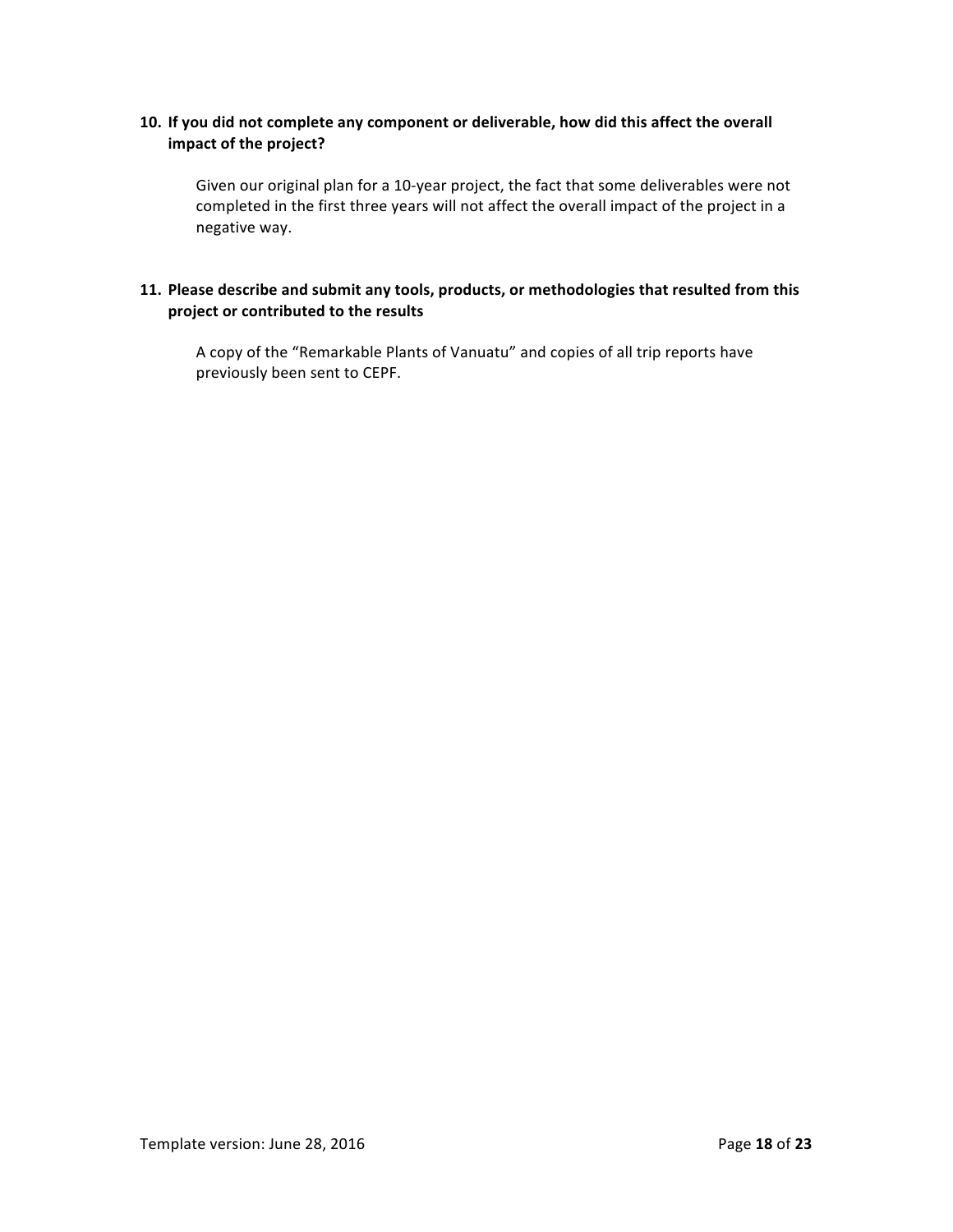### **Benefits to Communities**

### 12. Please describe the communities that have benefited from CEPF support

Please report on the size and characteristics of communities and the benefits that they have received, as a result of CEPF investment. Please *provide information for all communities that have benefited from project start to project completion.* 

|                          | <b>Community Characteristics</b> |                    |                               |                                                                |                 |                      | <b>Nature of Socioeconomic Benefit</b> |               |                |                     |                   |                                                    |                            |                            |                                                                                    |                                              |                      |                                                     |                                                                                          |                                       |
|--------------------------|----------------------------------|--------------------|-------------------------------|----------------------------------------------------------------|-----------------|----------------------|----------------------------------------|---------------|----------------|---------------------|-------------------|----------------------------------------------------|----------------------------|----------------------------|------------------------------------------------------------------------------------|----------------------------------------------|----------------------|-----------------------------------------------------|------------------------------------------------------------------------------------------|---------------------------------------|
|                          |                                  |                    |                               |                                                                |                 |                      | <b>Size of Community</b>               |               |                |                     |                   |                                                    |                            |                            |                                                                                    |                                              |                      |                                                     |                                                                                          |                                       |
| Community<br><b>Name</b> | economy<br>Subsistence           | Small landowners   | ethnic peoples<br>Indigenous/ | peoples<br>nomadic<br>$\overline{\phantom{0}}$<br>Pastoralists | Recent migrants | communities<br>Urban | Other*                                 | 50-250 people | 251-500 people | people<br>501-1,000 | Over 1,001 people | clean water<br>$\mathbf{c}$<br>access<br>Increased | security<br>Increased food | Increased access to energy | services (e.g.<br>public :<br>education)<br>access to<br>health care,<br>Increased | change<br>climate<br>Increased resilience to | Improved land tenure | of traditional<br>Improved recognition<br>knowledge | governance forums/structures<br>and decision-<br>representation<br>making in<br>Improved | Improved access to ecosystem services |
| Green Hill               | X                                | X                  | X                             |                                                                |                 |                      |                                        |               | X              |                     |                   | X                                                  |                            |                            |                                                                                    |                                              |                      | X                                                   |                                                                                          | X                                     |
| Nusemetu                 | X                                | Χ                  | X                             |                                                                |                 |                      |                                        | Χ             |                |                     |                   | X                                                  |                            |                            |                                                                                    |                                              |                      | X                                                   |                                                                                          | Χ                                     |
| Yenhup                   | X                                | $\pmb{\mathsf{X}}$ | Χ                             |                                                                |                 |                      |                                        | X             |                |                     |                   | X                                                  |                            |                            |                                                                                    |                                              |                      | X                                                   |                                                                                          | Χ                                     |
| Yensur                   | X                                | X                  | X                             |                                                                |                 |                      |                                        | X             |                |                     |                   | X                                                  |                            |                            |                                                                                    |                                              |                      | X                                                   |                                                                                          | X                                     |
| Inemra                   | X                                | X                  | X                             |                                                                |                 |                      |                                        | X             |                |                     |                   | X                                                  |                            |                            |                                                                                    |                                              |                      | X                                                   |                                                                                          | Χ                                     |
| latukwei                 | X                                | X                  | X                             |                                                                |                 |                      |                                        | X             |                |                     |                   | X                                                  |                            |                            |                                                                                    |                                              |                      | X                                                   |                                                                                          | X                                     |
| Yapkapen+High<br>Hill    | X                                | X                  | X                             |                                                                |                 |                      |                                        |               | X              |                     |                   | X                                                  |                            |                            |                                                                                    |                                              |                      | X                                                   |                                                                                          | X                                     |
| Imaki                    | X                                | Χ                  | X                             |                                                                |                 |                      |                                        |               | X              |                     |                   |                                                    |                            |                            |                                                                                    |                                              |                      | X                                                   |                                                                                          |                                       |
| Kwamera                  | X                                | X                  | X                             |                                                                |                 |                      |                                        | X             |                |                     |                   |                                                    |                            |                            |                                                                                    |                                              |                      | X                                                   |                                                                                          |                                       |
| Anelcauhat               | X                                | X                  | X                             |                                                                |                 |                      |                                        |               | X              |                     |                   |                                                    |                            |                            |                                                                                    |                                              |                      | X                                                   |                                                                                          |                                       |
| Umej                     | x                                | X                  | X                             |                                                                |                 |                      |                                        | X             |                |                     |                   |                                                    |                            |                            |                                                                                    |                                              |                      | X                                                   |                                                                                          |                                       |

\*If you marked "Other" to describe the community characteristic, please explain: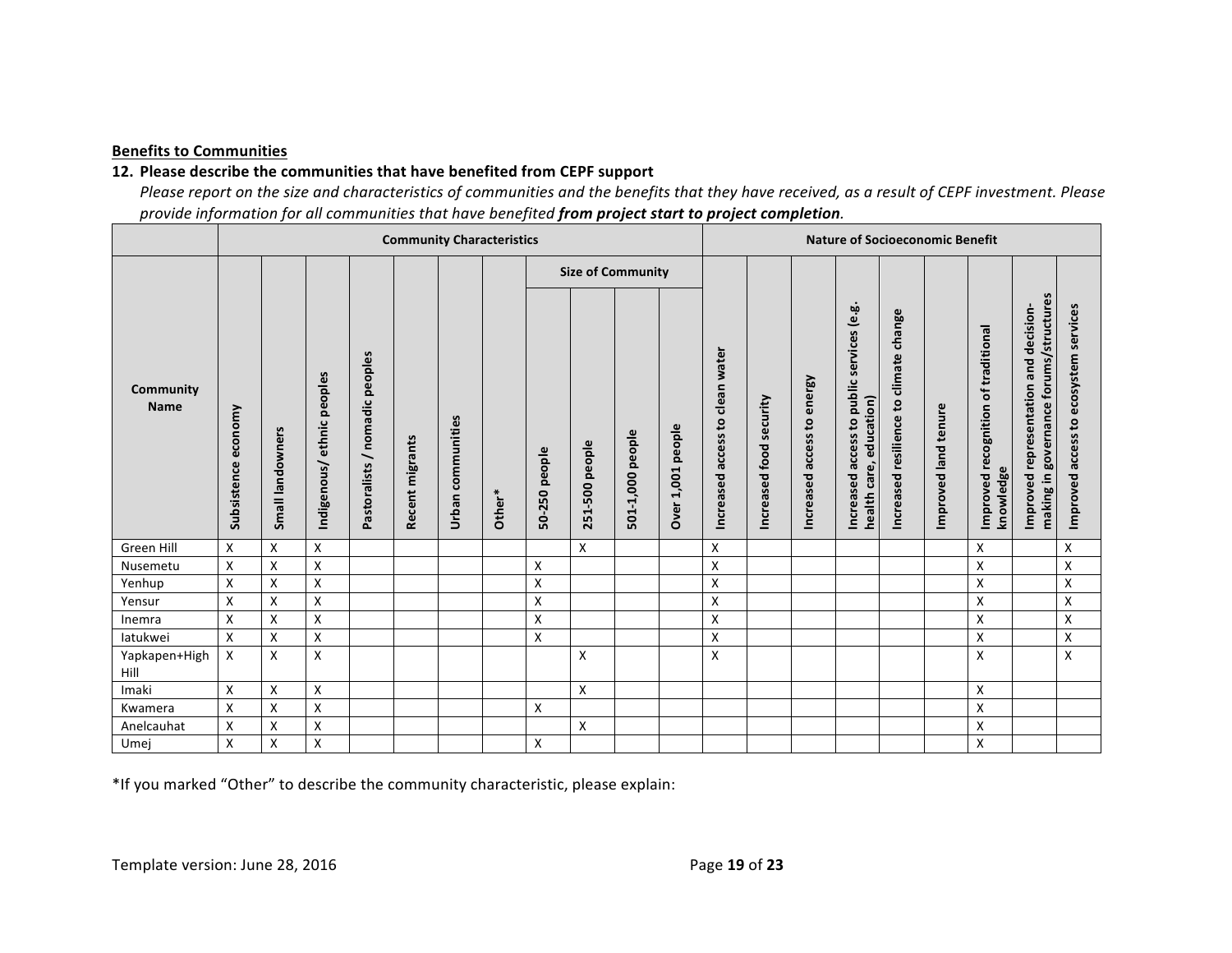#### **Lessons Learned**

#### **13.** Describe any lessons learned related to organizational development and capacity building.

One lesson learned related is the necessity to make clear from the earliest possible point the distinction between benefits to the community vs. benefits to the individual. Most project partners understood this distinction intuitively, but the project team did face the need to explain this more explicitly during a few instances.

### **14.** Describe any lessons learned related to project Design Process (aspects of the project design that *contributed to its success/shortcomings)*

See combined answer for #14 & 15 under #15.

### **15.** Describe any lesson learned related to project Implementation *(aspects of the project execution that contributed to its success/shortcomings)*

Related to the design process, the project team learned that community awareness, understanding, and involvement in all aspects of the project design and implementation is essential to its success. The team learned from community members of some earlier projects, designed by outsiders with little local participation and without regular reporting, were not received favorable at the local level. The project team was wisely counseled by community leaders to take a "bottom-up" approach and to show frequent progress towards stated goals.

#### **16. Describe any other lessons learned relevant to the conservation community**

The strategy of establishing conservation areas centered around critically endangered species is applied globally, but the project team has found this approach to be impractical in Vanuatu at present. The flora of Vanuatu is currently estimated at  $\sim$ 1,500 species, but this is certainly a gross underestimate, suggesting that many new species and knowledge of their distributions remains to be discovered. Apart from a very limited number of plant groups (notably orchids, ferns, and some palms), virtually all of the plant groups in Vanuatu lack formal taxonomic assessments, which means the basic criteria for understanding these plants as "good species" is also lacking. Moreover, of the 1,574 organisms from Vanuatu that have been assessed using IUCN Red List criteria, only 72 are plants, and the vast majority (55) of these are widespread LC (least-concern) species assessed from other countries. When considering the entire flora of Vanuatu, the team was shocked to learn that there is only a single plant species listed as CR (critically endangered) and only three as EN (endangered). Finally, such threat assessments require and depend upon the presence of a robust database of actual collections with reliable geocoordinates, a prerequisite that is largely lacking in Vanuatu (in contrast to other priority areas, such as New Caledonia and Fiji). Clearly, there is a dire need for additional baseline data and taxonomic studies in Vanuatu in order to ensure the wise investment of conservation resources and actions.

#### **Sustainability / Replication**

#### **17.** Summarize the success or challenges in ensuring the project will be sustained or replicated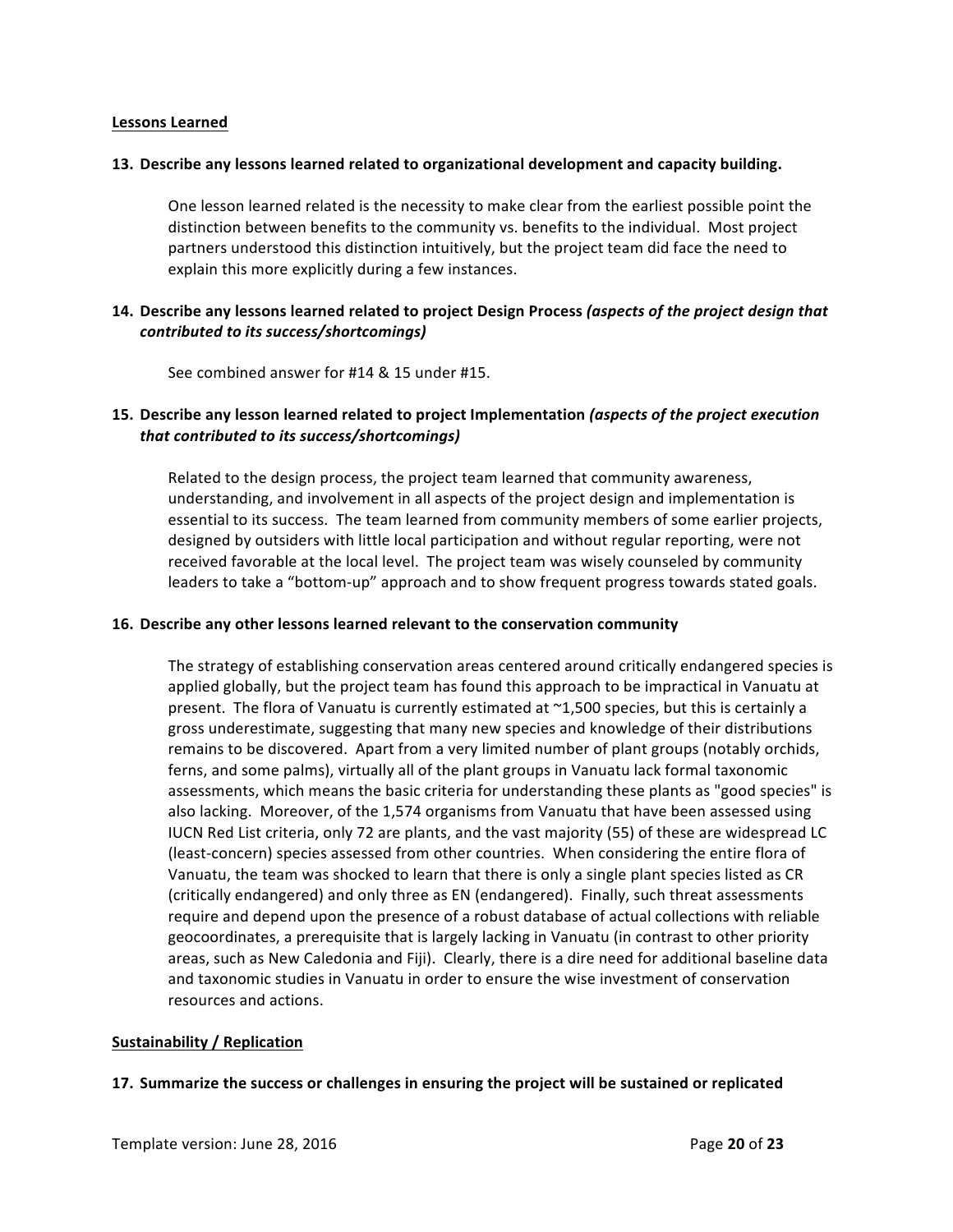The challenge in Vanuatu is (1) the scarcity of highly trained and motivated biodiversity specialists, and (2) the lack of resources to train such students. At present, formal university training (at least at the bachelor's level) is required for a position in the Forestry or Environment departments. Before this project, no young investigators had been identified to succeed a generation of biodiversity leaders (trained before independence) who are set to retire in the immediate future. The project leaders firmly believe that the sustainability, replication, and continuation of a project such as this one will depend on formation of such a cadre of highly trained and motivated biodiversity specialists. This challenge is the primary reason why they have made such a strong effort to identify and begin training four eager and excellent students, and to seek continued funding to ensure the opportunities for their success.

### 18. Summarize any unplanned activities that are likely to result in increased sustainability or **replicability**

In a culture experiencing rapid economic and social change, the unexpected impact of Cyclone Pam, proved to be a very powerful lesson in convincing people of the importance of biodiversity, traditional knowledge, and the need to live in harmony with their environments. During the work of the project in Vanuatu, the team witnessed many workshops, awareness meetings, educational posters, and other approaches to raise awareness of these lessons among local people, but the single event of the cyclone did more to drive home this message than all other efforts combined.

### **Safeguards**

## **19.** If not listed as a separate Project Component and described above, summarize the **implementation of any required action related to social and environmental safeguards that your project may have triggered**

The project has gone beyond mitigation to provide positive impacts on the environmental and social well-being of communities in Vanuatu. This work includes providing baseline biodiversity and ethnobotanical data upon which environmental conservation and sustainable resource management are based; building local and regional scientific and conservation capacity through training of local stakeholders and their involvement in project activities; making plans for community-managed protected areas; providing ethnomedical data through collection of medicinal plants and ethnobotanical interviews; building relationships with local health care institutions for planning and implementation of program components to improve public health; and reinforcing local interest in enhancing resilience by the community members and their traditional leaders. Additionally, prior informed consent was obtained from community members involved in the project, and ABS protocols were followed.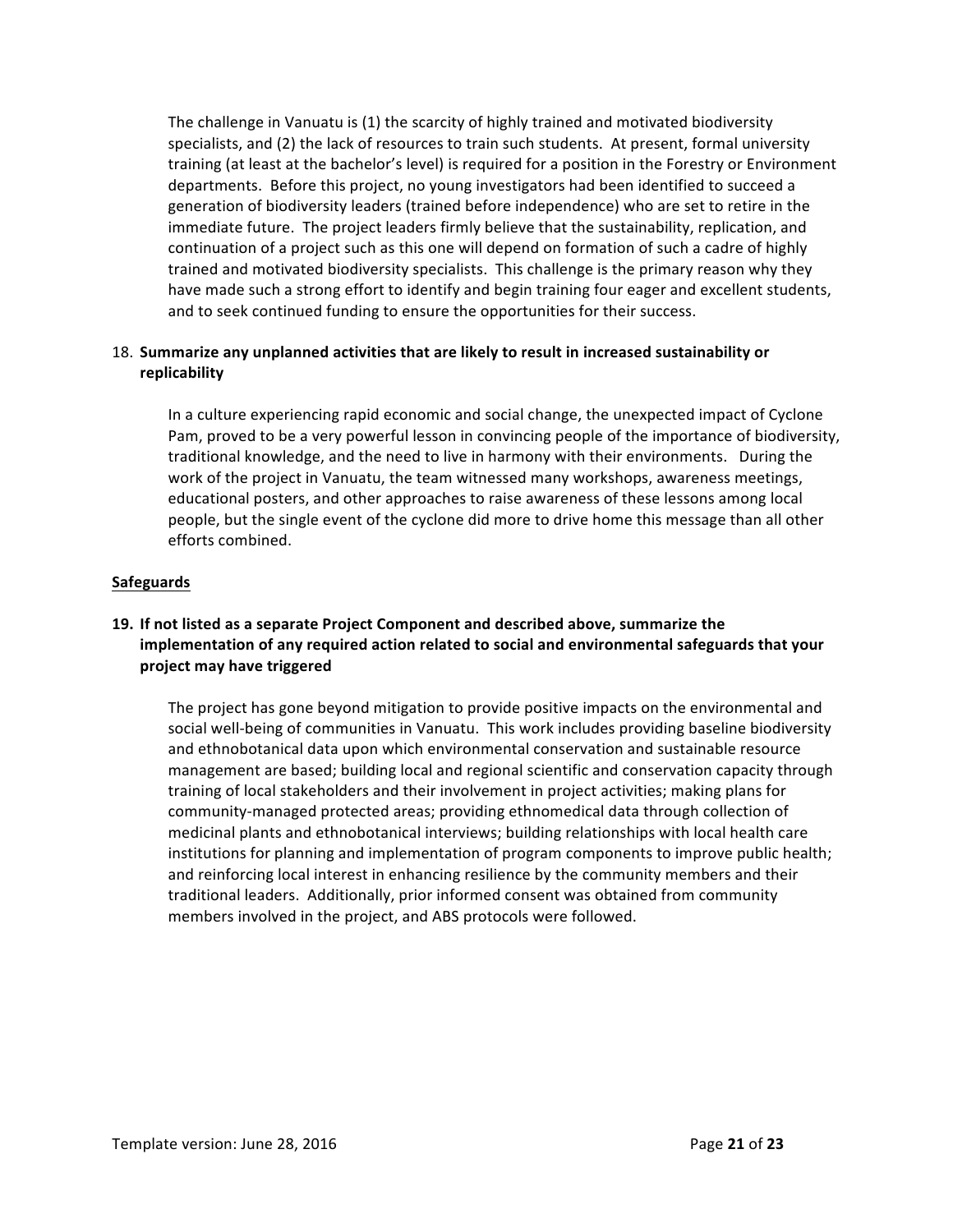### **Additional Funding**

## **20.** Provide details of any additional funding that supported this project and any funding secured for the project, organization, or the region, as a result of CEPF investment

| <b>Donor</b>                             | Type of Funding* | Amount    | <b>Notes</b>                                                                                             |
|------------------------------------------|------------------|-----------|----------------------------------------------------------------------------------------------------------|
| The Christensen Fund                     | А                | \$200,000 | Funds restricted to cultural<br>studies of plant use, indigenous                                         |
|                                          |                  |           | names, and capacity building                                                                             |
| National Geographic Society              | A                | \$40,310  | Funds restricted to general<br>plant collecting, and re-surveys<br>of transects following Cyclone<br>Pam |
| <b>US National Science</b><br>Foundation | А                | \$676,426 | Funds restricted to plant<br>collection, taxonomic studies,<br>and linguistic component                  |
|                                          |                  |           |                                                                                                          |

*\* Categorize the type of funding as:*

- *A Project Co-Financing (other donors or your organization contribute to the direct costs of this project)*
- *B* Grantee and Partner Leveraging (other donors contribute to your organization or a partner organization as a direct *result of successes with this CEPF funded project)*
- *C* Regional/Portfolio Leveraging (other donors make large investments in a region because of CEPF investment or successes related to this project)

#### **Additional Comments/Recommendations**

### **21.** Use this space to provide any further comments or recommendations in relation to your project or **CEPF**

NYBG, the Department of Forests, and the communities of Tafea Province with whom the project team is working greatly appreciate the continued support from and interest of the Critical Ecosystem Partnership Fund. All of us involved in this endeavor look forward to advancing our work with CEPF in efforts to promote environmental and social resiliency in Vanuatu. It is our hope that our joint efforts will also serve the wider Pacific Island region as a model of how institutions and communities can work together towards many important goals in this time of intensive global change.

#### **Information Sharing and CEPF Policy**

CEPF is committed to transparent operations and to helping civil society groups share experiences, lessons learned, and results. Final project completion reports are made available on our Web site, www.cepf.net, and publicized in our newsletter and other communications.

Please include your full contact details below: